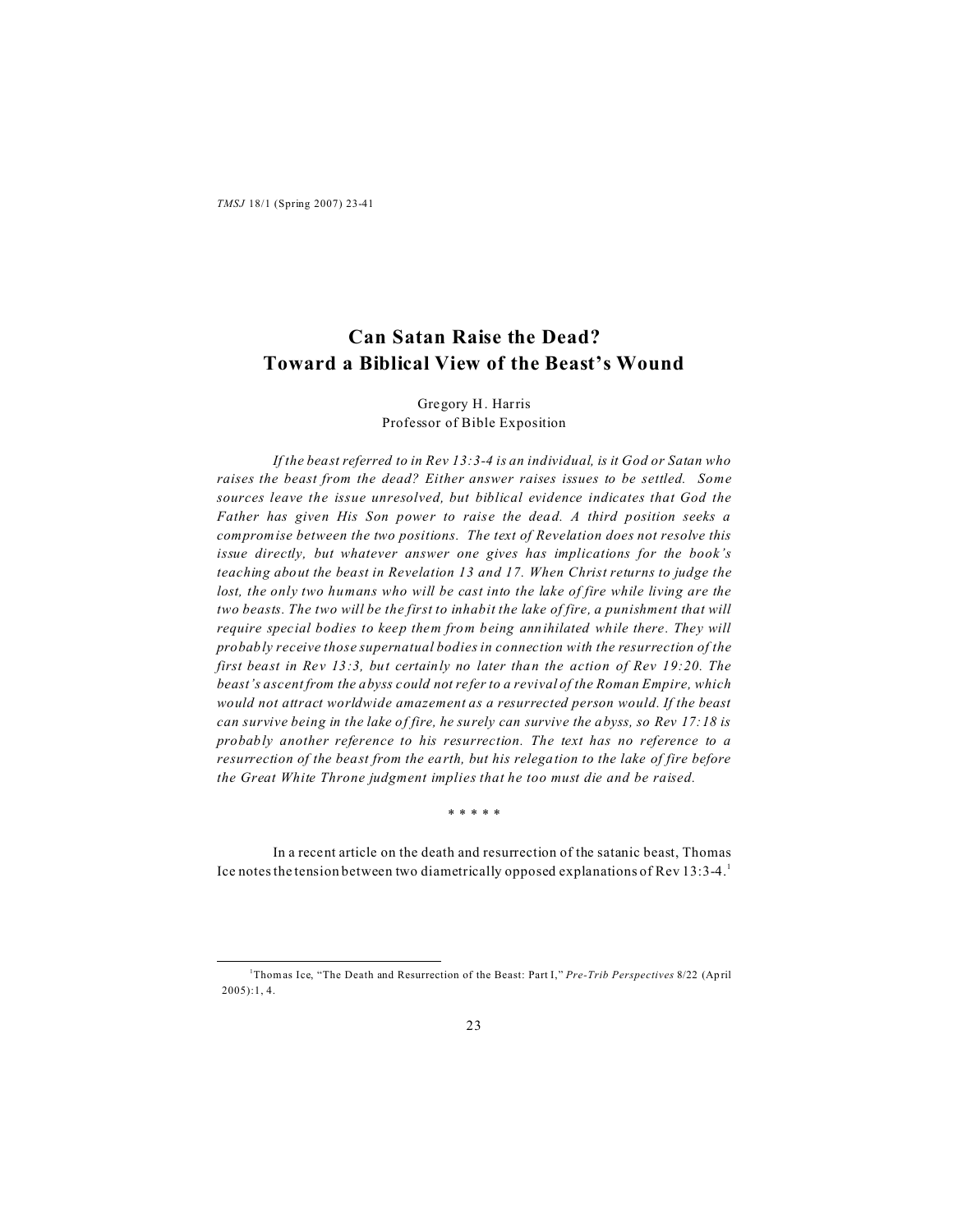John wrote about the fatal wound of the first beast<sup>2</sup> and his subsequent return to life: "And I saw one of his heads as if it had been slain, and his fatal wound was healed. And the whole earth was amazed and followed after the beast; and they worshiped the dragon, because he gave his authority to the beast; and they worshiped the beast, saying, 'Who is like the beast, and who is able to wage war with him?'"<sup>3</sup> Multiple questions about these verses have arisen through the centuries and continue to arise even among those with a futuristic understanding of the Book of Revelation. Is this actually the death and return to life of a future individual,<sup>4</sup> or is it a reference to the future return and revitalization of the Roman Empire?<sup>5</sup> Furthermore, if Rev 13:3-4 does refer to an individual, a core issue is raised: Who brings the first beast back to life, Satan or God? This is a pertinent question since, as will be shown, often the interpretation of who or what comes back to life is based on what Satan can do.

Since the Antichrist will be the pinnacle of Satan's power and deception, some hold that Satan is the one who brings back from the grave the beast from the sea (Rev 13:1), i.e., the Antichrist. Such is LaHaye's position:

Verse 3 indicates that the beast, or Antichrist, will be given a deadly wound. . . . Revelation 17:8 indicates that his spirit will go down into the pit of the abyss where it belongs, but he will be resurrected. One must keep in mind that this beast is the Antichrist. In other words, he will try to duplicate everything Jesus Christ has done. . . . Christianity is unique in that we worship a resurrected, living Lord. . . . This power will be all but nullified by the nefarious work of Satan through the resurrection of the Antichrist. As far as I know, this will be the first time that Satan has ever been able to raise the dead. His power and control of man is limited by God, but according to His wise providence He will

<sup>2</sup> Since Revelation 13 refers to two beasts, the following discussion will sometimes for clarity's sake refer to the beast from the sea (1 3:1) as the first beast and the beast from the earth (13:11) as the second beast. The second beast at times is referred to as the false prophet.

<sup>&</sup>lt;sup>3</sup>Unless otherwise noted, English Scripture quotations are from the New American Standard Bible (1973 ed .).

<sup>4</sup>A sampling of those who understand the return of the first beast from the dead to be an individual include Rob ert L. Thomas, *Revelation 8–22: An Exegetical Commentary* (Chicago: Moody, 1995) 157- 59; Charles C. Ryrie, *The Ry rie Study Bible* (Chicago: Moody, 1978) 1735; John F. MacArthur, author and gen. ed ., *The M acArthur Study Bible* (Nash ville: Word Bibles, 1997) 2009; J. A . Seiss, *The Apocalypse*, 3 vols. (New York: Charles C. Cook, 1909; reprint in one volume, Grand Rapids: Zondervan, 1957) 321-30. Differences of opinion about the agent of resurrection and whether or not it will be a real event will be discussed below.

Sources who say the first beast's return is a reference to the revival of the Roman Empire are C. I. Scofield, ed., *The Scofield Stud y Bib le* (New Y ork: Oxford University, 1909; reprint as *Oxford NIV Scofield Stud y Bib le*, New York: Oxford University, 1967) 1326-27; Lewis Sperry Chafer *Systematic Theology*, 8 vols. (Dallas: Dallas Theological Seminary, 1948) 4:346-51; John F. Walvoord, *The Revelation of Jesus Christ* (Ch icago: Moody, 1966) 199-200; J. Dwight Pentecost, *Things to Come* (N.p .: Dunham, Ohio: 1958; reprint, Grand Rapids: Zondervan, 1964) 33 4-35; Dan iel K. K. Wong, "The Beast From the Sea in Revelation 13," *Bibliotheca Sacra* 160 (July–September 2003):337-48.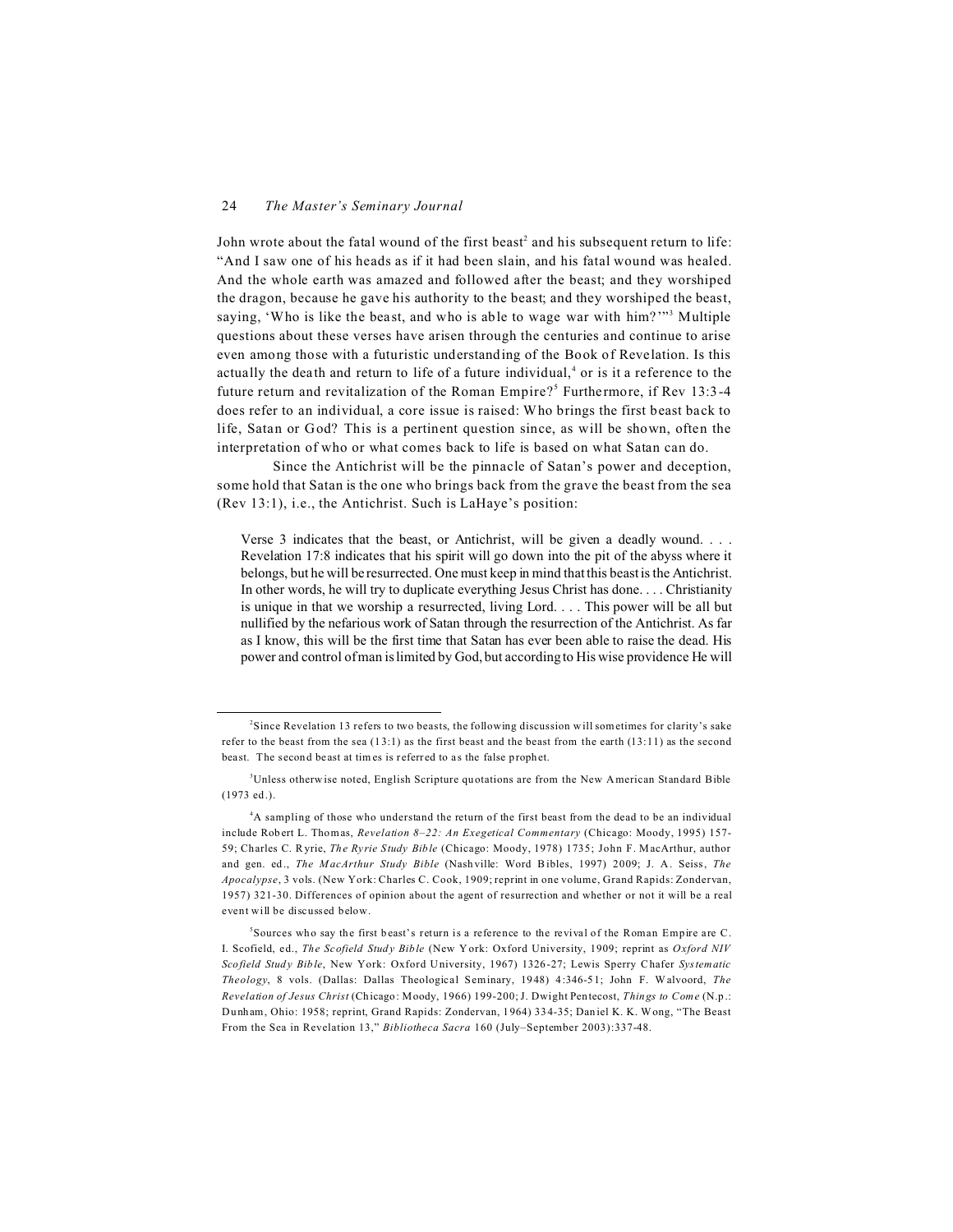permit Satan on this one occasion to have the power to raise the dead.<sup>6</sup>

However, if the above statement is true, multiple questions and concerns are raised if John did, in fact, witness a return to life of one who actually died, especially a return to life wrought by Satan. In an attempt to refute this position, Hanegraaf and Brouwer respond to LaHaye's interpretation of Rev 13:3:

What is at stake here is nothing less than the deity and resurrection of Christ. In Christian worldview, only God has the power to raise the dead. If Antichrist could "raise [himself] from the dead" and "control the earth and sky," Christianity would lose the basis for believing that Christ's resurrection vindicates His claim to deity. Further, if Satan possesses the creative power of God, this would subvert the post-resurrection appearances of Christ in that Satan could have masqueraded as the resurrected Christ. Moreover, the notion that Satan can perform acts that are indistinguishable from genuine miracles suggests a dualistic worldview in which God and Satan are equal powers competing for dominance.<sup>7</sup>

Both positions raise valid points to consider; both have issues of their own to address. Hanegraaf and Brouwer raise legitimate concerns about anyone other than God being the author of life. Jesus affirmed as much, such as in John 5:21: "For just as the Father raises the dead and gives them life, even so the Son also gives life to whom He wishes." Morris comments on the importance of this verse: "The Father (he and no other) raises people from the dead and gives them life. This is the teaching of the Old Testament (Deut. 32:39; 1 Sam. 2:6; 2 Kings 5:7). It would have been accepted without question by Jesus' hearers. There was no matter for marvel in this. What is marvelous is the next assertion, the Son also gives life."<sup>8</sup>

Because of verses such as these, it is certainly valid to question the assumption that Satan could at any time possess and exercise the creative power of God, which is what will be true if Satan brings his dead Antichrist back from the grave.<sup>9</sup> However, to LaHaye's credit, he at least allows the text to speak for itself and seeks to explain the wound of the first beast in harmony with other references in the Book of Revelation, including the worldwide amazement and ultimate worship of the beast and of Satan.<sup>10</sup>

<sup>9</sup>Hanegraaf and Brouwer's other concerns such as how this relates to the deity of Christ will be addressed later below.

 $10$ Ryrie likewise understands Revelation 13:3 as reference to the fatal wounding of the Antichrist since "it is the exactly the same phrase used as is used in 5:6 in reference to the death of Christ" (Charles C. Ryrie, *Basic Theology* (Wheaton, Ill.: Victor, 1986) 471. Ryrie does not comm ent on the source of the

<sup>6</sup>Tim LaHaye, *Revelation Illustr ated and Made Plain*, rev. ed. (Grand Rapids: Zondervan, 1975) 180.

<sup>7</sup>Hank Hanegra af and Sigmund Brouwer, *The La st Disciple* (Wheaton, Ill.: Tyndale, 2004) 394.

<sup>&</sup>lt;sup>8</sup>Leon Morris, *The Gospel According to John*, New International Commentary on the New Testament, rev. ed. (Grand Rapids: Eerdmans, 1995) 278-79.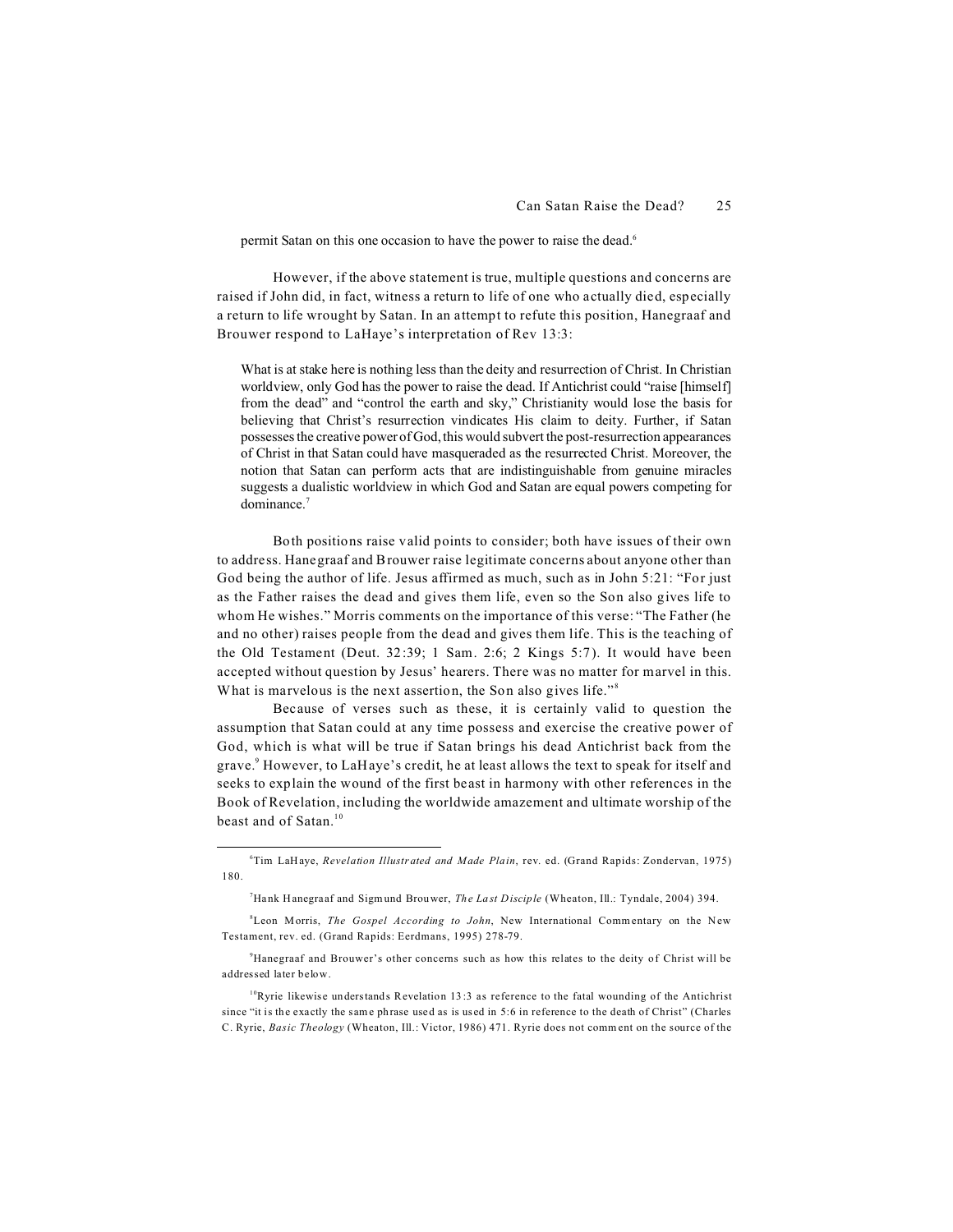It should be noted, however, that concern about the raising of the first beast as a resurrection of an individual is not restricted to opponents of a futuristic understanding of the Book of Revelation. Numerous premilliennial stalwarts have also raised many of the same questions and concerns. John Walvoord, who held virtually the same approach to the Book of Revelation as LaHaye, wrestled with the same basic problem if the Antichrist is killed and then Satan brings him back to life: "The wounding of one of the heads seems instead to be a reference to the fact that the Roman Empire as such seemingly died and is now going to be revived. . . . It is questionable whether Satan has the power to restore to life one who has died, even though his power is great."<sup>11</sup>

Pentecost likewise responded against the position of the death and return to life of the future Antichrist with similar concerns. Based on the promise that the dead are brought out of the grave by the voice of the Son of God (John 5:28-29), the first beast's return in Rev 13:3-4 cannot refer to an individual. "Satan does not have the power to give life. Since Christ alone has the power of the resurrection, Satan could not bring one back to life."<sup>12</sup> To sum up his position, he continues: "Since all the references to this individual present him as a man, not as a supernatural being, it seems impossible to hold that he is a resurrected individual. It would be concluded that the Beast will not be a resurrected individual."<sup>13</sup>

Others have wrestled with the dilemma of attempting to allow the text to speak for itself, while at the same time struggling with the ramifications of what such an interpretation would entail. Usually they conclude that a future resurrection of an individual will transpire, at least in appearance, but leave the means undecided. Seiss is such an example. About the language used in Rev 13:14 of "the beast who had the wound of the sword and has come to life," he writes,

The expression is so strong, definite, and intensified, that nothing less can be grammatically made of it than that real death meant to be affirmed. It is further described as a sword-wound, 'the stroke of his death,' or a stroke which carries death to him who experiences it. A man who has undergone physical death is therefore in contemplation. Whether he comes up again in literal bodily resurrection, or only by means of an obsession of some living man, we may not be able to decide. Whatever the mode, it will be in effect the same as a resurrection.<sup>14</sup>

<sup>11</sup>Walvoord, *The Revelation of Jesus Christ* 199. Later in reference to the second beast giving breath to the image in Rev. 13:15-17, W alvoord again raises the primary concern: "Expositors usually hold that the extraordinary powers given by Satan to the false prophet do not extend to giving life to that w hich does not possess life, because this is a prerogative of God alone" (ibid., 208).

 $13$ Ibid., 335-36.

<sup>14</sup>Seiss, *The Apocalypse* 325.

resurrection, whether God or Satan. However, in reference to the false prophet giving breath to the image in Rev 13:15, Ryrie writes, "[T]his could indicate a supernatural miracle (empowered by Satan) which will actually give life to the image" (ibid., 472).

<sup>12</sup>Pentecost, *Things to Come* 335.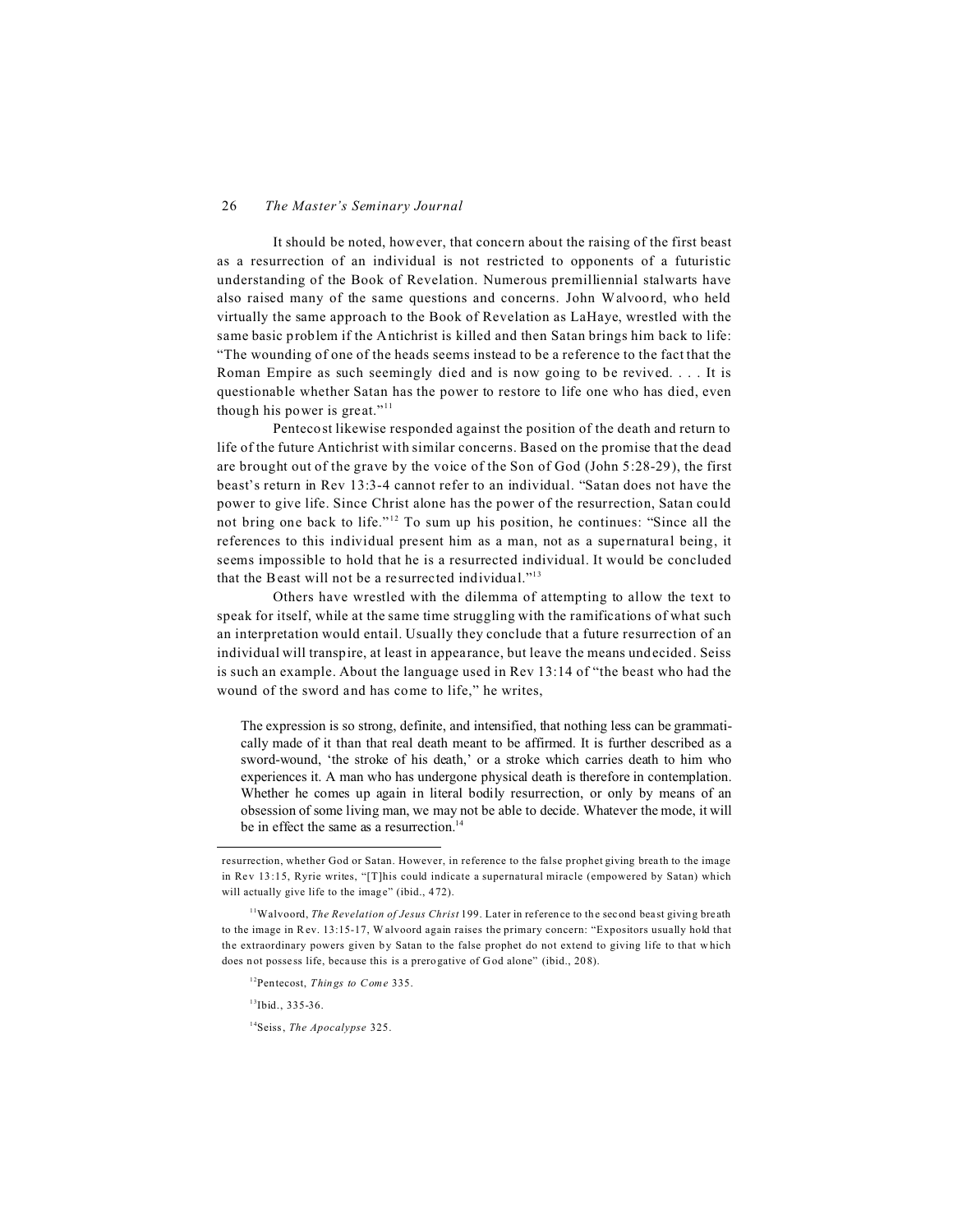MacArthur likewise, in arguing that the first beast in Revelation 13 is most likely an individual, leaves room for the details to unfold during the Tribulation:

Whether the death is real or faked (cf. v. 14; 2 Thess. 2:9) is not clear. It may be that the Antichrist is really killed, and God, for His own purposes allows him to be resurrected. More likely, Antichrist's alleged death and resurrection will be a counterfeit of Christ's death and resurrection, staged, as one of the 'lying wonders' perpetrated by the false prophet (13:12-15; 2 Thess. 2:9 NKJV). Antichrist's death will be phony since he never really died.<sup>15</sup>

The purpose of this article is to present a third position, one that is between the two opposing positions. It will address the concerns of those who consider it a biblical impossibility for the Antichrist to die and return to life. It will also offer an alternative proposal and solution for those who hold that the return of the first beast will, in fact, be an authentic death and return to life of the Antichrist performed by Satan, and itwill attempt to support this biblically.

#### **Preliminary Considerations**

As an initial consideration in addressing the positions, one should note that John wrote what he saw (e.g., Rev 1:2; 13:3), as he had earlier been instructed by the Lord (Rev 1:11, 19). Scripture does not disclose who brought the first beast back to life in Revelation 13. God revealed that future event to John, who recorded what God revealed to him, but neither God nor the apostle identified the agent causing the beast's return or its significance. John himself may not have understood at the time how the fatal wounding of the beast and his subsequent return to life would transpire, such as when he marveled about the great whore of Rev 17:6-7. Identification of the agent in the beast's resurrection, if it is identifiable at all, must come from related passages, especially those found within Revelation.

Furthermore, Revelation 13 is not an isolated sequence. Whatever position one takes for the wound of the first beast in Rev 13:3, will reflect on other matters related to the beast, particularly his ascent out of the abyss, which is actually mentioned before his Revelation 13 advent into the world. That first reference is in 11:7, where the text describes him as "the beast that comes up out of the abyss," who will make war against God's two witnesses. Without additional explanation, the verse simply says the beast will rise from the abyss. More details about the ascent will come in Revelation 13 and 17. The first reference, Rev 11:7, "gives no time frame for his ascent from the abyss (Lenski, Caird), but later discussion will suggest it

<sup>&</sup>lt;sup>15</sup>John MacArthur, *Revelation 12-22*, The MacArthur New Testament Commentary (Chicago: Moody, 2000) 45-46.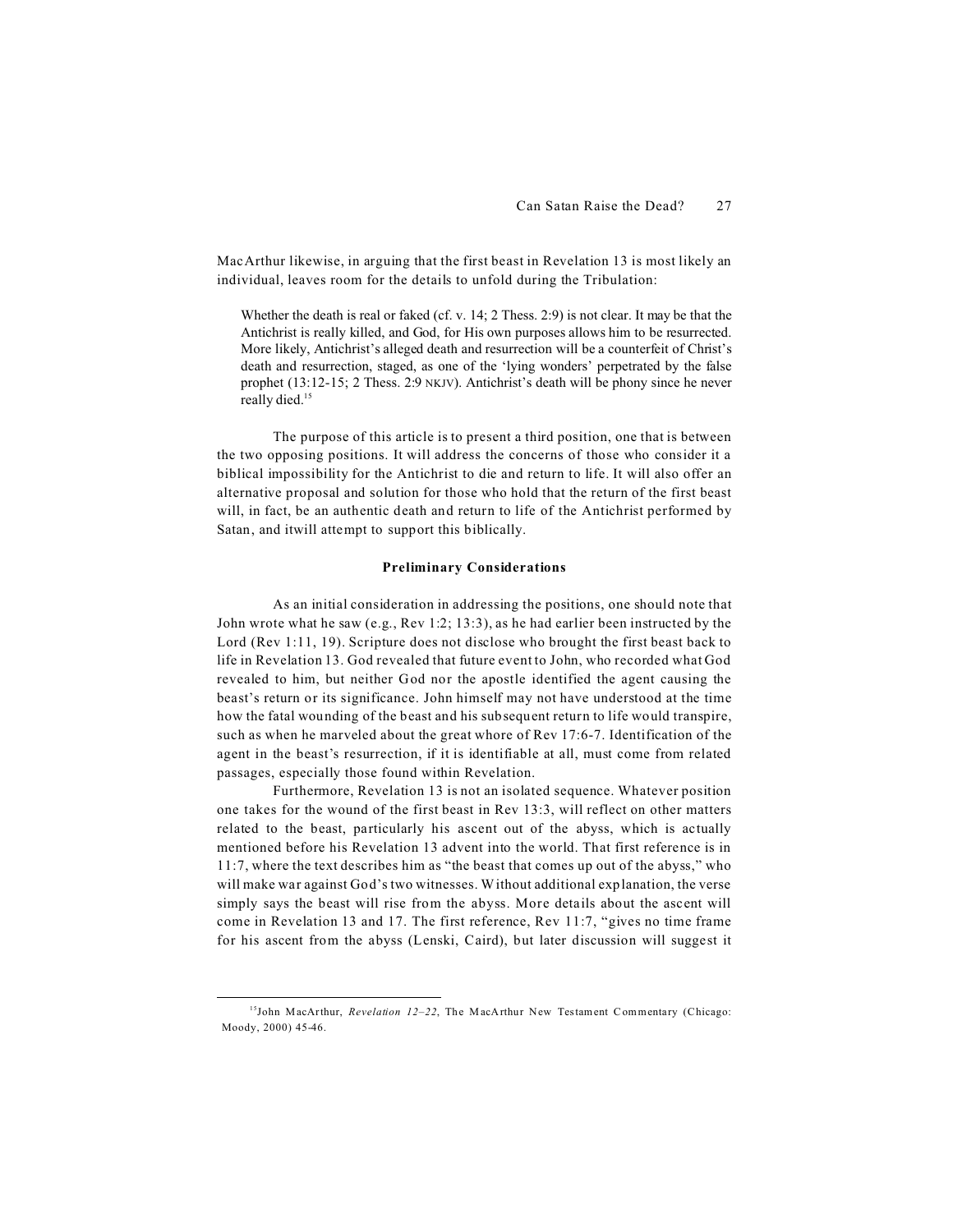coincides with his ascent from the sea in 13:1."<sup>16</sup> Somehow that beast must be in the abyss and ascend out of it, as shown in Rev 17:8: "The beast that you saw was and is not, and is about to come up out of the abyss and to go to destruction. And those who dwell on the earth will wonder, whose name has not been written in the book of life from the foundation of the world, when they see the beast, that he was and is not and will come." Ultimately, how one interprets these passages relates directly to how one understands the resurrection of the beast in Revelation 13: Do the the death of the beast, his descent into the abyss, and subsequent return from it refer to a future individual, or do they refer to the beast as the disappearance and revival of a world empire? Obviously, if the beast (the individual) is never killed, he will never descend into the abyss. Furthermore, if the beast (the individual) never descended into the abyss, he will never emerge from it.

For the sake of brevity, this article accepts the legitimacy of Revelation as canonical, its apostolic authorship, and the many valid reasons for holding the futuristic view of the self-attested and divinely-attested prophecy (Rev 1:3: 22:7, 10, 18-19).<sup>17</sup> It also presumes the future existence of a literal Antichrist and false prophet as human beings who will meet their demise at the return of the Lord rather than as symbols for some supposed system of thought which Christ will ultimately conquer at His return.<sup>18</sup> In that regard, then, most discussion relates principally to those who hold a premillennial understanding of Revelation. Also, since the Antichrist and false prophet are cast into the lake of fire at the Messiah's return (Rev 19:20), the discussion does not support but presupposes the existence of hell, the Great White Throne judgment of Rev 20:11-15, and the eternal punishment of the damned.<sup>19</sup>

<sup>18</sup>Such as Herman Hoeksema, *Behold He Cometh* (Grand Rapids: Reformed Free, 1969) 634, who about the first beast and false prophet being cast into the lake of fire writes, "There is no question of the fact that they are here represented as very concrete and individual persons. But this does not necessarily indic ate that there shall be but one person who is the Antichrist and another individual who is the false prop het. It denotes rather, in the first plac e, that here we have the end of the deviltry and rebellion and antichristian power. Without any form of trial they are destroyed forever." Actually, the two are not destroyed but cast living into the lake of fire, and are still tormented there one thousand years later in Rev 20:10. Hoeksema does not explain how a system itself can be tormented in the lake of fire, nor how a system could exist without its adherents who are killed at this time but not thrown into the lake of fire.

<sup>19</sup>The Master's Seminary dedicated the entire issue of its Fall 1998 journal to presentations of the biblical doctrine of hell. It likewise responded to the alarming increase in the rejection of biblical tenets concerning hell by those who consider themselves evangelicals. For articles relevant to this study see Richard L Mayhue, "Hell: Never, Forever, or Just for Awhile?," *TMSJ* 9/2 (Fall 1998):129-45; Larry D. Pettegrew, "A Kinder, Gentler Theology of Hell?" *TMSJ* 9/2 (Fall 1998):203-17; Trevor P. Craigen,

<sup>16</sup>Thom as, *Revelation 8–22* 93.

 $17$ For an excellent introduction on the Book of Revelation and related matters, see Robert L. Thomas, *Revelation 1–7: An Exegetical Com mentary* (Ch icago: Moody, 1992) 1-46. Of special relevance for this article are the sections on "Prophetic Style of the Apocalypse" (23-29) and "Hermen eutics for Interpreting the Apocalypse" (29-39). For significant and severe ramifications of attempting to have the book's prophetic events occur in the first century A.D., see Dennis M. Swanson, "International Preterist Association: Reformation or Retrogression?," *The Master's Seminary Journal* 15/1 (Spring 2004):39-58.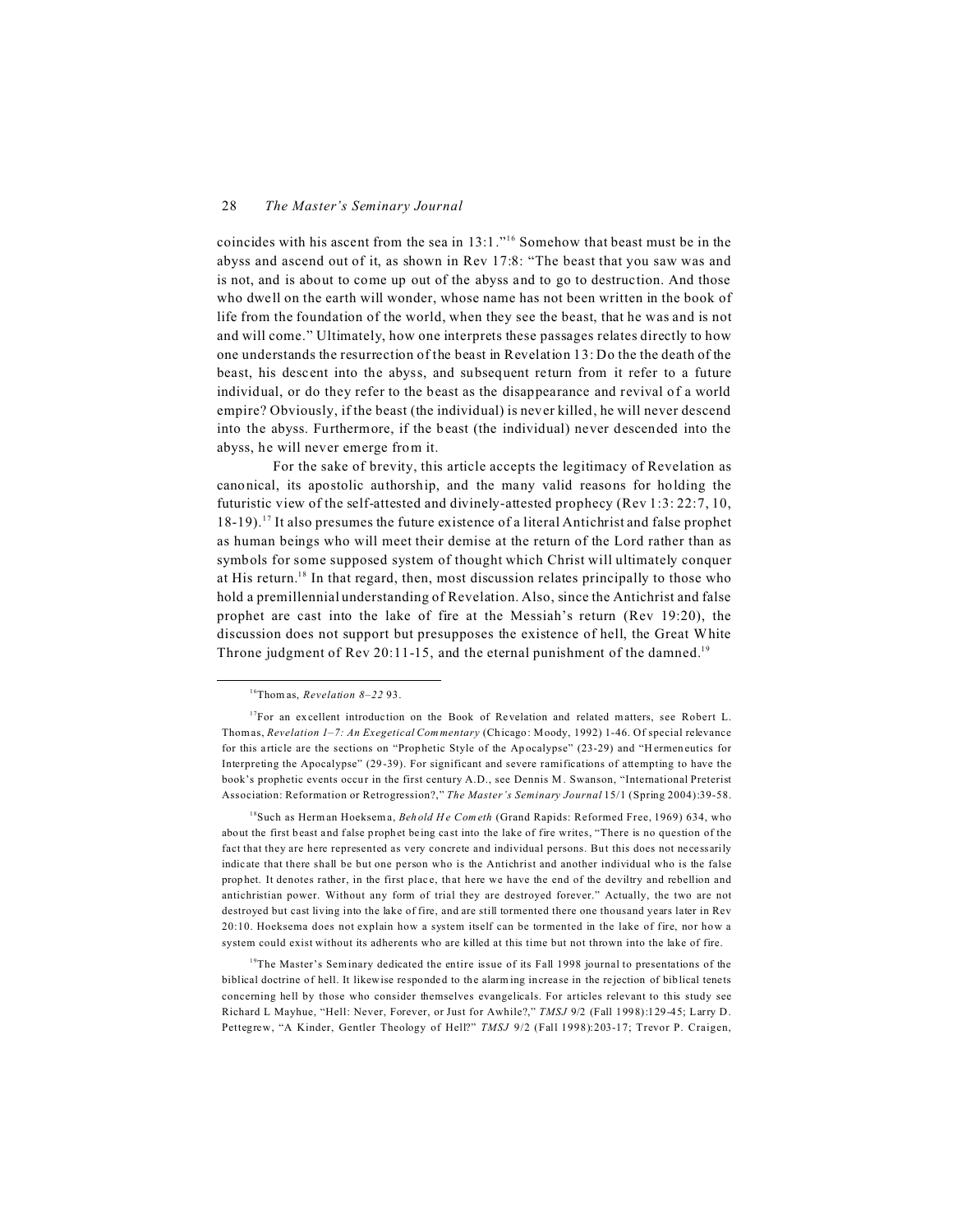Further, previous articles have dealt with many arguments against the supernatural nature of signs and wonders repeatedly predicted for the Tribulation. This includes both the return to life of the beast of Revelation  $13:3^{20}$  and the authenticity of the satanic miracles during the Tribulation.<sup>21</sup>

Even though previous studies have dealt with this, one statement should not be lightly set aside as unimportant: the Tribulation will be a unique time in history and unparalleled in satanic evil, power, and worldwide deception.<sup>22</sup> The Bible not only presents repeated statements with specific details about the unprecedented deception that will occur during the period; it also presents multiple strong warnings regarding the coming deception and how avoid it. The worldwide magnitude and unprecedented nature of the predicted deception must be kept in mind when studying the Tribulation.<sup>23</sup>

#### **The Judgments of God's Enemies at Christ's Return**

Since the ultimate fate of the first beast is not debated among premillennialists, his death is a useful place to begin in addressing other issues related to him. The return of Jesus Christ to earth begins a series of judgments and blessings that culminate with the Great White Throne judgment, followed by the new heavens and new earth. That the judgments commence at the Lord's return should not be surprising since Jesus had taught that in John 5:22: "[N]ot even the Father judges anyone, but He has given all judgment to the Son" (ajlla; th;n krivsin pa'san devdwken tw'/ uiJw/'), the perfect active indicative devdwken indicating the permanency of the Son's right to execute "all judgment." Morris comments on this verse:

The thought moves on to that of judgment. Arising out of the life-giving activities of the Son comes the thought that the Father does not judge people. This was something new to Jews. They held that the Father was the Judge of all people, and they expected to stand

<sup>&</sup>quot;Eternal Punishment in John's Revelation," *TMSJ* 9/2 (Fall 1998):191-201.

<sup>&</sup>lt;sup>20</sup>See Gregory H. Harris, "The Wound of the Beast in the Tribulation," *Bibliotheca Sacra* 156 (October-December 199 9):459-6 8, for different views concerning the fatal wound of the first beast and his return to life.

<sup>21</sup>Gregory H. Harris, "Satan's Deceptive Miracles in the Tribulation," *Bibliotheca Sacra* 156 (July-September 1999):308-24. Since Hanegraaf and Brouwer particularly questioned the Antichrist's control of the sky and how this would seve rely undermine the deity of Christ (Hanegraa f and Brouwer, *The Last Dis ciple* 394), see within the article fire called down from heaven (314-15) and the giving of breath or spirit (not life) to the image (kai; ejdovqh aujtw'/ dou'nai pneu'ma th'/ eijkovni tou' qhrivou, 315-17).

<sup>22</sup>Gregory H. H arris, "Satan's Work as a Deceiver," *Bibliotheca Sacra* 156 (April-June 1999):190- 202. For biblical statemen ts about the deception of the Tribulation, see 196 -197; for the mu ltiple warnings about tribulational decep tion, see 198-99 .

 $23$ For a listing of the biblical references regarding the massive extent of the deception of the Tribulation, see ibid., 199-202.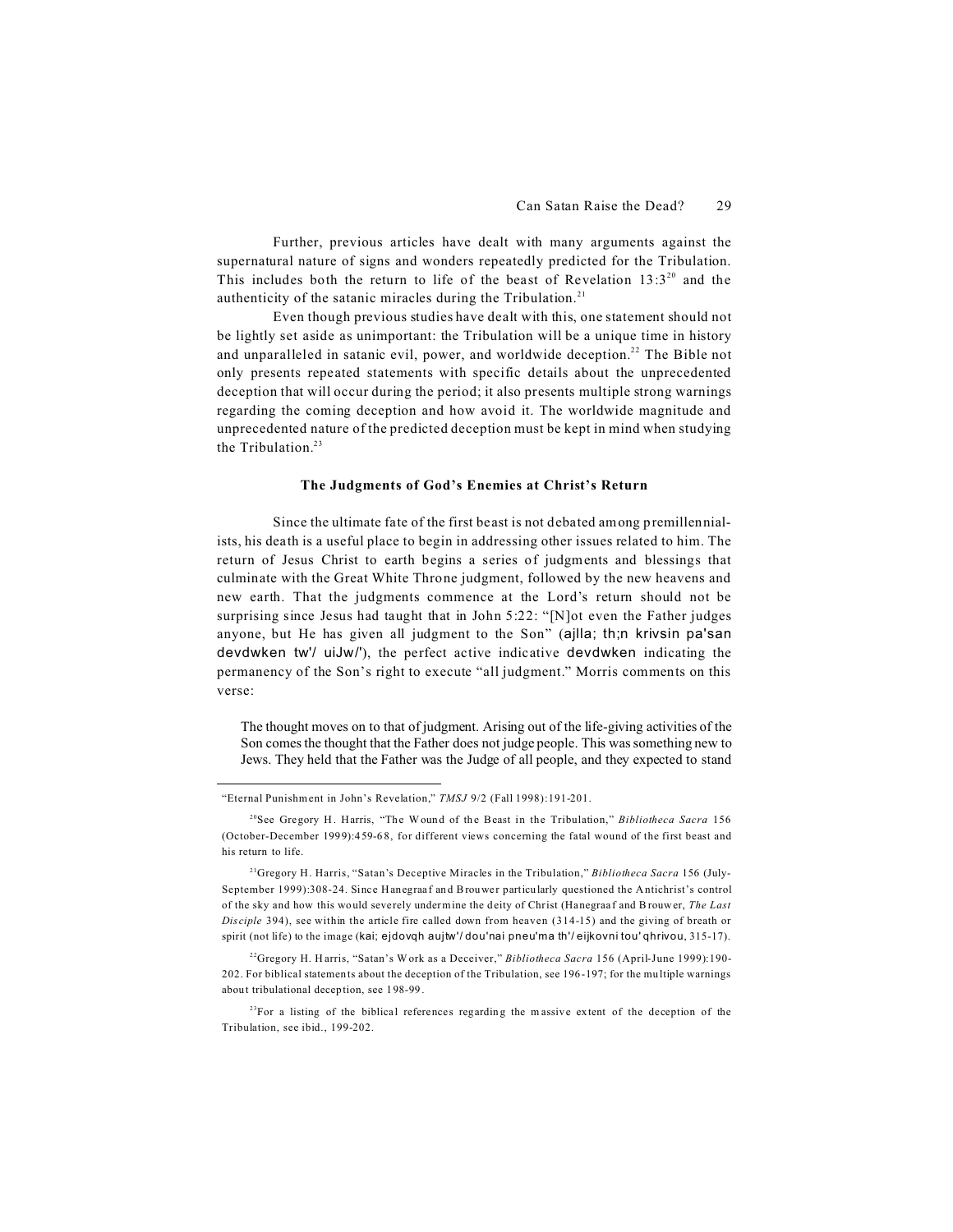before him at the last day. Jesus tells them now that the Father will exercise his prerogative of judging for the express purpose of ensuring that people give the Son the same honor as they do to himself.  $\dots$  This is very close to an assertion of deity.<sup>24</sup>

Later in the same chapter Jesus expanded on the judgment that He will accomplish: "Do not marvel at this; for an hour is coming, in which all who are in the tombs shall hear His voice, and shall come forth; those who did the good deeds to a resurrection of life, those who committed the evil deeds to a resurrection of judgment" (John 5:28-29).

Revelation 19:19-21 describes the first judgment Jesus will perform after His return to earth:

And I saw the beast and the kings of the earth and their armies, assembled to make war against Him who sat upon the horse, and against His army. And the beast was seized, and with him the false prophet who performed the signs in his presence, by which he deceived those who had received the mark of the beast and those who worshiped his image; these two were thrown alive into the lake of fire which burns with brimstone. And the rest were killed with the sword which came from the mouth of Him who sat upon the horse, and all the birds were filled with their flesh.

Only the first beast and the false prophet receive immediate eternal judgment at Christ's return as they are cast living (zw'nte") into the lake of fire. This is the first biblical occurrence of the expression "lake of fire" as a description of hell. In the OT the Bible teaches that those who die without the Lord await a final judgment of being confined in *Sheol*, which is generally synonymous with the NT use of *Hades*. 25 Walvoord's point is valid and considered standard among premillennialists: "By comparison with other scriptures, it seems that the beast and the false prophet are the first to inhabit the lake of fire,"<sup>26</sup> and "These who were Satan's masterpieces precede Satan himself to this final place of everlasting punishment into which he is cast a thousand years later  $(20:10)^{227}$ .

The final judgment of Satan occurs later, after one thousand years, at the end of the Millennial Kingdom, and after his final rebellion. Revelation 20:10 states, "And the devil who deceived them was thrown into the lake of fire and brimstone, where the beast and the false prophet are also; and they will be tormented day and night forever and ever." For those who do not incorporate their own theology or philosophical presuppositions and allow the text to speak for itself, Mayhue states the

<sup>24</sup>Morris, *The Gospel According to John* 279.

<sup>&</sup>lt;sup>25</sup>Harry Buis, "Hades," in *Zondervan Pictorial Encyclopedia of the Bible*, ed. Merrill C. Tenney (Grand Rapids: Zondervan, 1976) 3:7-8; see also idem, "Sheol," in *Zonde rvan Pictorial Ency clopedia of the Bible* 5:395. For a biblical basis of all terms related to the damned, including Tartaros and Gehenna, see Pentecost, *Things To Come* 555-61.

<sup>26</sup>Walvoord, *The Revelation of Jesus Christ* 280.

 $27$ Ibid.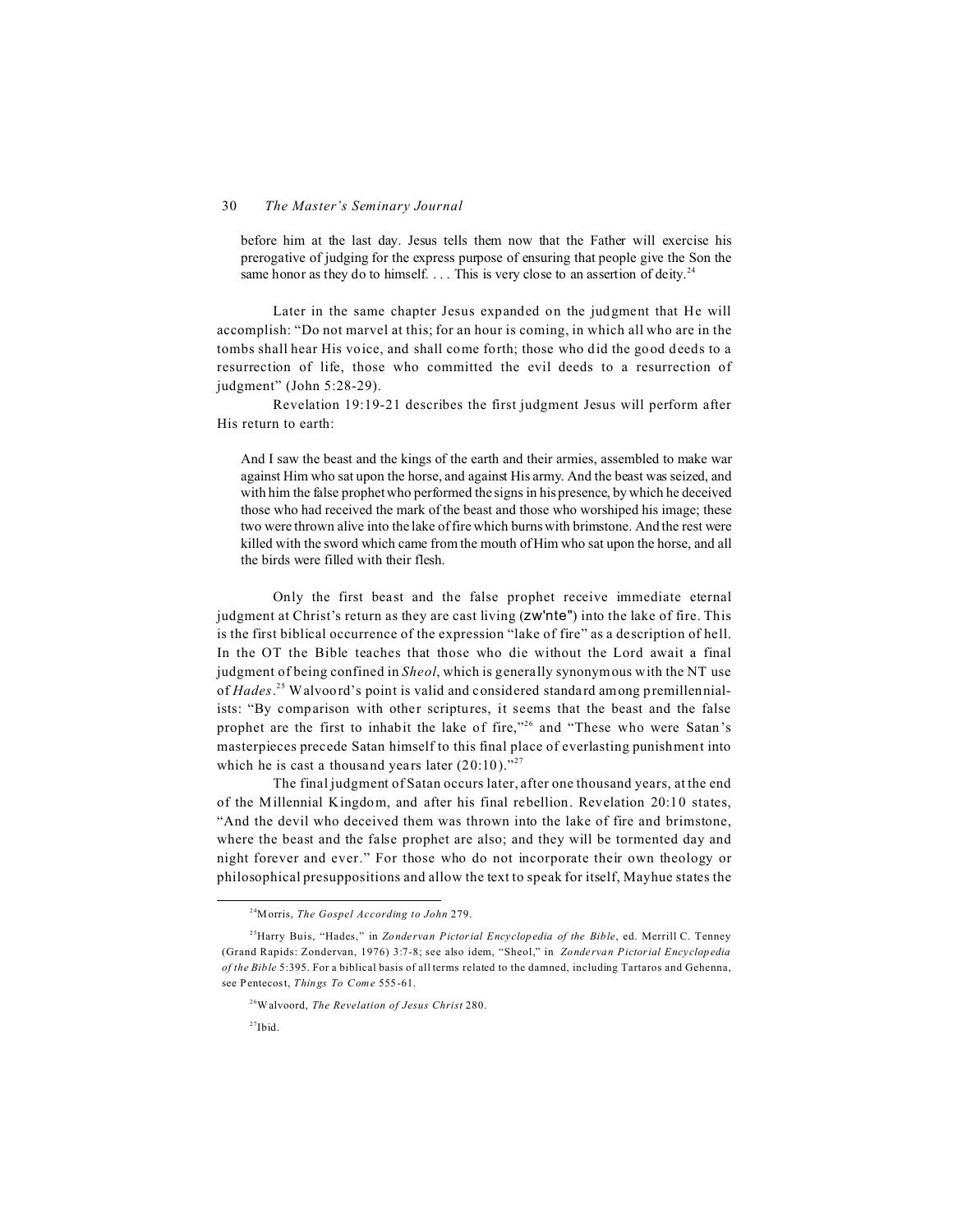pertinent conclusion as it relates to the eternality of hell: "In Rev 19.20, the beast and the false prophet are thrown alive into the lake of fire. One thousand years later they are still alive (20:10). The phrase in 20:10, 'tormented day and night forever,' indicates that what their previous tormented experience had been for a millennium would continue throughout eternity."<sup>28</sup> Walvoord concurs:

In the divine act of judgment which casts Satan into the lake of fire, he joins the beast and the false prophet who preceded him by one thousand years. The text should be understood as teaching that both the beast and the false prophet are still in the lake of fire when Satan joins them, a thousand years after being cast into it. It is most significant that the verb [shall be tormented] is in the third person plural, indication that the verb should be understood as having for its subjects not only Satan but also the beast and the false prophet.<sup>29</sup>

The final judgment depicting all the remaining lost will be the Great White Throne judgment of Rev 20:11-15:

And I saw a great white throne and Him who sat upon it, from whose presence earth and heaven fled away, and no place was found for them. And I saw the dead, the great and the small, standing before the throne, and books were opened; and another book was opened, which is the book of life; and the dead were judged from the things which were written in the books, according to their deeds. And the sea gave up the dead which were in it, and death and Hades gave up the dead which were in them; and they were judged, every one of them according to their deeds. And death and Hades were thrown into the lake of fire. This is the second death, the lake of fire. And if anyone's name was not found written in the book of life, he was thrown into the lake of fire.

Here is the final judgment of the eternally damned, as they are thrown into the lake of fire.<sup>30</sup>

Inasmuch as the first resurrection was completed before the thousand year reign began (Rev. 20:5), "the dead" referred to in Revelation 20:11-12 can only be those who were left behind at the out-resurrection [i.e. the resurrection of the righteous] from the dead ones and who constituted those that are raised up unto damnation. The second resurrection, better termed the resurrection of the damnation, includes *all who are raised to eternal condemnation*. 31

<sup>&</sup>lt;sup>28</sup>Mayhue, "Hell: Forever, Never, or Just Awhile?" 139.

<sup>29</sup>Walvoord, *The Revelation of Jesus Christ* 304.

<sup>&</sup>lt;sup>30</sup>Hoekema considers this a judgm ent for both the saved and unsaved a like. "The Scripture future teaches that all human beings who ever lived will have to appear before this final judgment seat" (Anthony A. Hoe kema, *The Bible and the Future* [Grand Rapids: Eerdm ans, 1979] 257 ). "If all men are to appear before the judgm ent seat, this must include all believers" (ibid.). For rebuttal of a view of a single resu rrection inc luding both the saved an d the lost, see Pentecost, *Things To Come* 398-407.

<sup>31</sup>Ibid., 398 (emphasis added).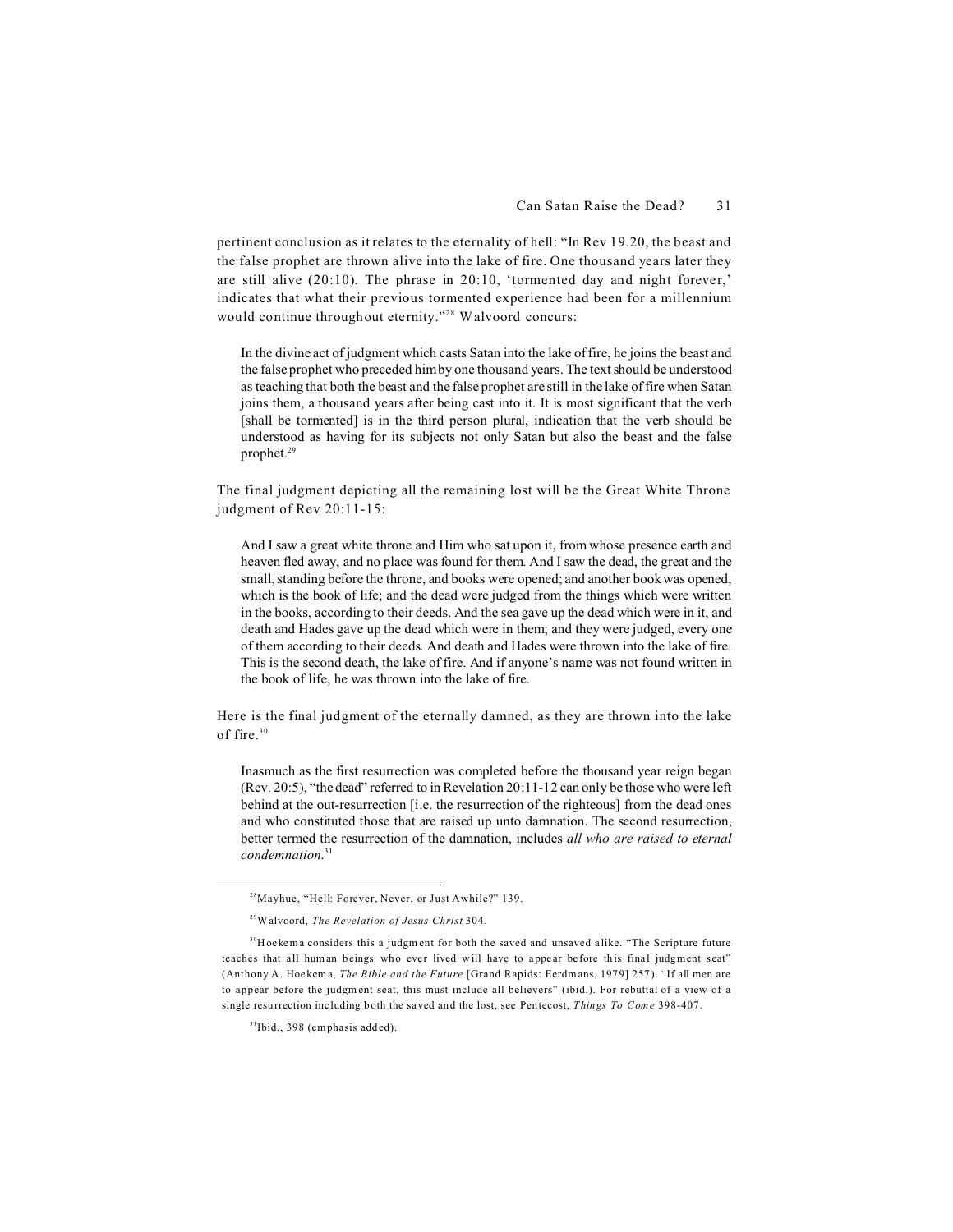Chafer concluded the same: "*All the wicked dead* are here resurrected and stand before God to be judged. That the Judge is the Lord Jesus Christ Himself is clear from John 5:27, where it states that the Father 'hath given him authority to execute judgment also, because he is the Son of man.""<sup>32</sup>

It is also evident that with death and Hades emptied of all their inhabitants, no refuge will remain for the unredeemed to escape their final judgment:

The intermediate state, personified in the double title "death and Hades," (20:13), releases its grip with the result that the unrighteous dead are raised for their individual accounting. The use of the personification a second time (v. 14) may simply refer to the end of death and the intermediate state, that is, death will meet its end and will not be there to disturb the new heavens and the new earth. Thus, none of the unrighteous dead will escape sentencing.<sup>33</sup>

Walvoord writes of the evident necessity for the unsaved to undergo a transformation of their bodies in order to endure eternal hell, similar to the resurrected bodies the redeemed will have received:

Like the righteous, they are given bodies which cannot be destroyed. But while the righteous receive bodies that are holy and suited for the presence of God, the wicked dead receive bodies that are indestructible and suited for eternal punishment. They are still wicked and still in rebellion against God. The Scriptures are very clear that if anyone's name is not found in the Book of Life, he will be thrown into the lake of fire.<sup>34</sup>

With no additional details, Jesus had alluded to the body aspect of the final judgment in Matt 10:28: "And do not fear those who kill the body, but are unable to kill the soul; but rather fear Him who is able to destroy both soul and body in hell." So the Great White Throne judgment concludes the totality of God's judgments against Satan, his angels, and unredeemed mankind.

#### **Impact of Revelation 19 on Revelation 13**

As already noted, enduring the lake of fire necessitates bodies fit to endure such punishment vastly beyond present human capabilities. However, in agreement with what has previously been written in reference to the unsaved receiving bodies fit for eternal damnation, the same thing must be true for the Antichrist and the false prophet. In order for the Antichrist and the false prophet to be two genuine human beings, at some time—either before or at Rev 19:20—they must likewise receive

<sup>32</sup>Lewis Sperry Chafer, *Major Bible Themes* (Dallas: Dallas Theological Seminary, 1926, 1953; revised by John F. W alvoord, Grand Rapids: Zondervan, 1974) 367 (emphasis added).

<sup>&</sup>lt;sup>33</sup>Craigen, "Eternal Punishment in John's Revelation" 195.

<sup>34</sup>John F. Walvoord, *The Prophecy Knowledge Handbook* (Wheaton, Ill.: Victor, 19 90) 671.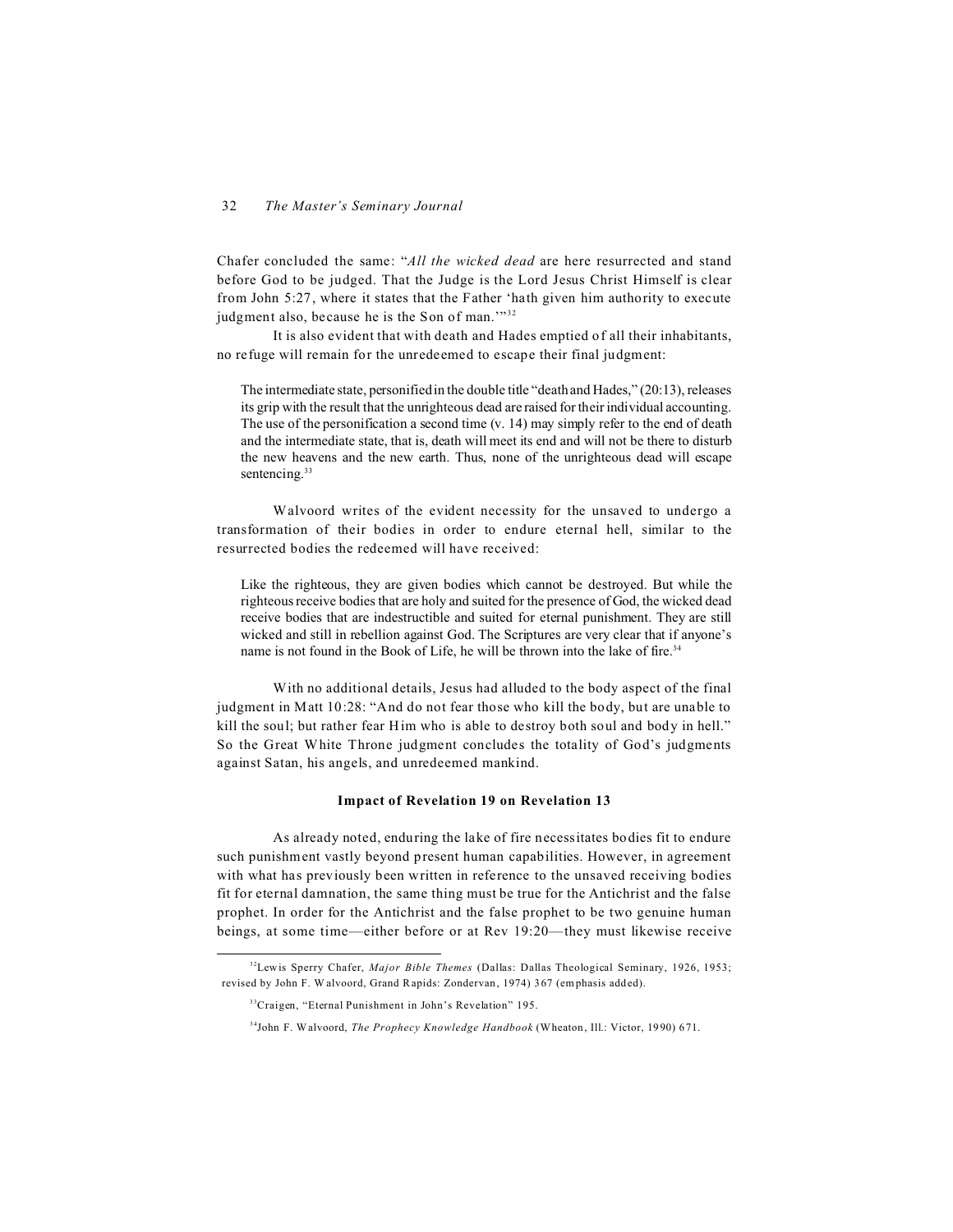bodies fit to endure the everlasting torment God has promised. Simply put, at some point the two beasts must change from human to superhuman capacity. This must occur or else the two could never endure the lake of fire for even a fraction of a second, and certainly they would not still be there one thousand years later when Satan is cast into hell, "where the beast and the false prophet are also; and they will be tormented day and night forever and ever" (Rev 20:10).

The first beast being cast alive into the lake of fire and still being alive when Satan is thrown in makes the restoring to life of the slain beast in Revelation 13 much more plausible. Since the two designated agents of Satan must ultimately receive a supernatural transformation and do so before the transformation of the remainder of the damned, Revelation 13 has the best biblical answer for when this will transpire. Thomas shows the cohesion of these verses:

It is best to identify this restoration to life with an end-time satanically controlled king who will come to the world as a false Christ. This allows for the interchangeability of the head with the whole beast—i.e., the king with his kingdom—as vv. 12, 14 require. It coincides with further details to come in 17:8 [the beast coming out of the abyss]. It agrees with a final climatic appearance of the beast in history as a person, in concert with the vision's focus on the future (Kiddle). This means a future sequence that will be a close counterfeiting of Christ's death and resurrection. The climax of history will include a healing . . . of an individual that closely approximates the resurrection of Christ from the dead. The question as to whether Satan has the power to restore a dead person to life (Walvoord) requires no answer here. Whether the beast performs this marvelous feat through deception or through power permitted by God, it still brings him into the limelight as never before.<sup>35</sup>

In answer to Thomas' question about the extent of Satan's power, this article intends to determine whether God or Satan restores the first beast to life. Attempting to accomplish this may be extremely ambitious, but biblical references give clear indication of whether this is an authentic resurrection or not and of who accomplishes it. Beyond what has already been examined, one very significant deduction warrants consideration: *The Antichrist and the second beast are the only two unsaved individuals who will be permitted by God to bypass the Great White Throne judgment* (Rev 20:11-15). In keeping with the divine promise that *all* judgment  $(\text{th}; n)$ krivsin pa'san) has been given to the Son, exempting these two from the Great White Throne judgment is solely God's doing—not Satan's. The devil has nothing whatsoever to do with God's judgments other than enduring what God has prepared for him and his angels (Matt 25:41). Furthermore, Satan will already be in the lake of fire, joining the two previous inhabitants, before the White Throne judgment begins. Since all judgment has been given to the Son, this obviously is the Son's ultimate will and accomplishment. He Himself will seize the Antichrist and the false prophet and cast them into the lake of fire. He Himself has already determined that,

<sup>35</sup>Thom as, *Revelation 8–22* 158-59.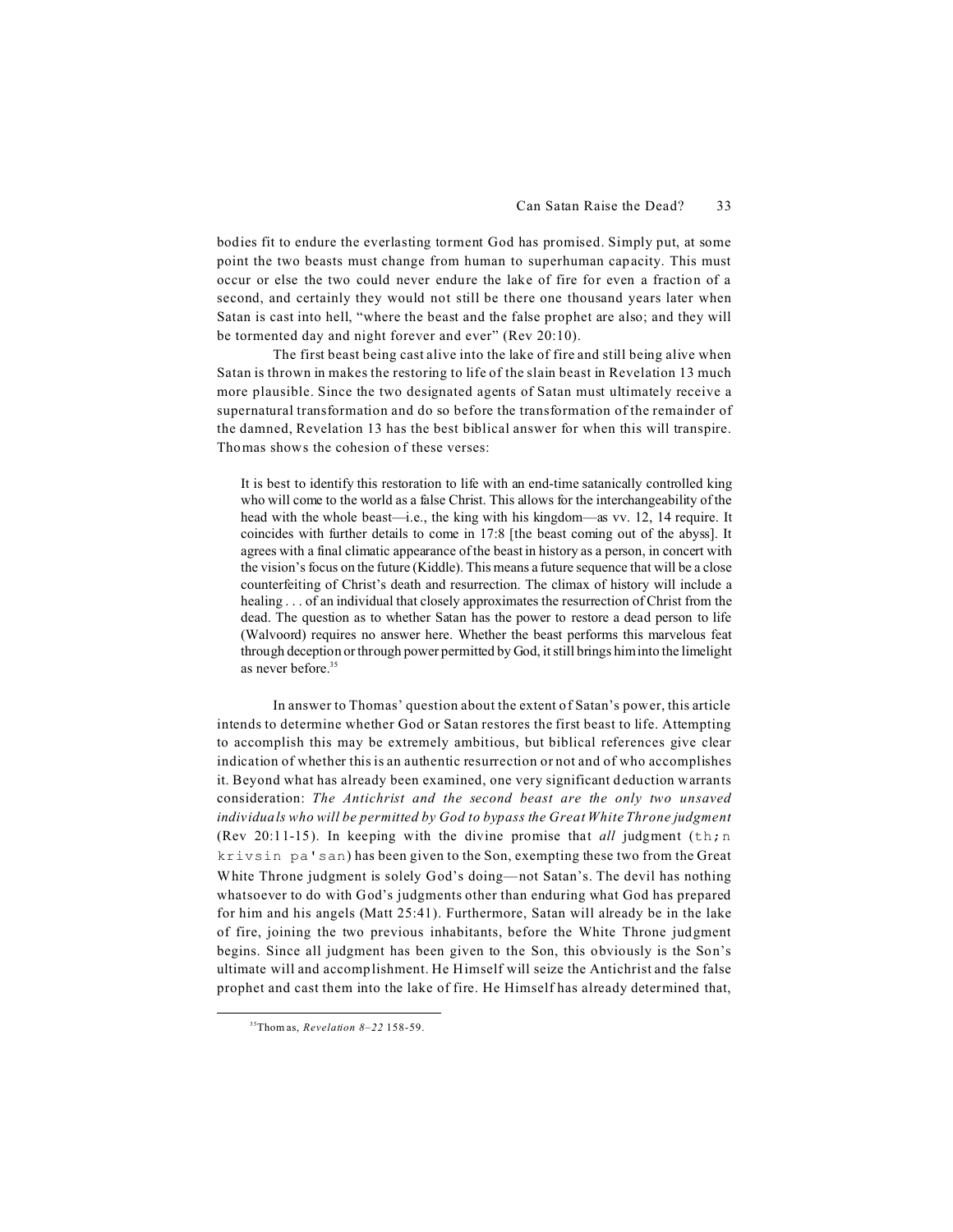unlike the remainder of the unredeemed, the Antichrist and the false prophet—although genuine human beings—will not stand with all lost people before Him in judgment at the Great White Throne. Satan has absolutely no part in this; only God does. Certainly no "dualistic worldview" exists "in which God and Satan are equal powers competing for dominance."<sup>36</sup>

Before being cast into the lake of fire in Rev 19:20 and before the Millennium, the two beasts must receive *from God* bodies fit for enduring such torment, as will anyone else thrown into the lake of fire. Just as those going to eternal torment must receive resurrected bodies in order to endure, $37$  so also must the Antichrist and the false prophet. In fact, these two staunch enemies of God most likely will have received their resurrected bodies before this since no indication is made of any kind of transformation of the two beasts at the Lord's return. Instead of being slain with the remainder of lost humanity and then thrown into the lake of fire, the two will not be killed, but will be thrown living  $(zw')$  into the lake of fire.<sup>38</sup>

That the two beasts must receive supernatural bodies one thousand years before the rest of the lost factors into the interpretation of related verses regarding the first beast. For instance, in part the rationale that the wound of the beast and his return to life cannot be an individual is based on the chronology of judgments in Scripture. In reasoning that a resurrection in Revelation 13 could not be a return to life of a human being, Pentecost asserts, "The wicked are not resurrected until the Great White Throne (Rev 20:11-15). If a wicked one were resurrected at this point it would set aside God's divinely ordained program of resurrection."<sup>39</sup> But such would by no means disrupt God's chronology. Only a slight altering of the usual chronology of God's judgment among premillennialists is necessary to include the unique judgment of the two beasts, but often the specified judgment of the two beasts in Rev 19:20 is missing from lists of God's future judgments.40 Revelation 19:20 is

#### <sup>39</sup>Pentecost, *Things to Come* 335.

<sup>36</sup>So H anegra af and Brouwer, *The La st Disciple* 394.

<sup>37</sup>Walvoord, *The Prophecy Knowledge Handbook* 671.

<sup>&</sup>lt;sup>38</sup>"Some have supposed a discrepancy between the fate of these two and that of the man of lawlessness in 2 Thess. 2:8 (Beckwith), but harmonization of the two accounts of Christ's return is quite easy. The verb ajnelei' (*analei*, "destroy") used by Paul does not necessarily mean physical death. It can also refer to relegation to the lake of fire, because the literal force of άναιρέω (*anaireo*) is 'I make an end of.' The agent(s) for casting the two to their fiery destiny is unnamed, but presumably it is He with whom they came to do battle" (Thom as, *Revelation 8-22* 397).

<sup>&</sup>lt;sup>40</sup>For instance, though not arguing against the resurrection of the individual beasts in his chart on the judgments of God, Ryrie does not refer to the unique judgment of the Antichrist and the false prophet (Ryrie, *Basic Theology* 516). Chafer fails to also. In listing the different categories of the final judgments that will occur, including those of Satan and the demon s, he m akes no reference to the judgment of the Antichrist and false prophet (Lewis Sperry Cha fer *Systematic Theology* [Dallas: Dallas Theological Sem inary, 1948] 4:415-18). Likewise, W alvoord in his chart entitled "Major Divine Judgments," om its the judgment of the Antichrist and false prophet (Walvoord, *The Prophecy Knowledge Handbook* 468). He does this also in his chart entitled "Order of Events of Biblical Prophecy" (ibid., 385).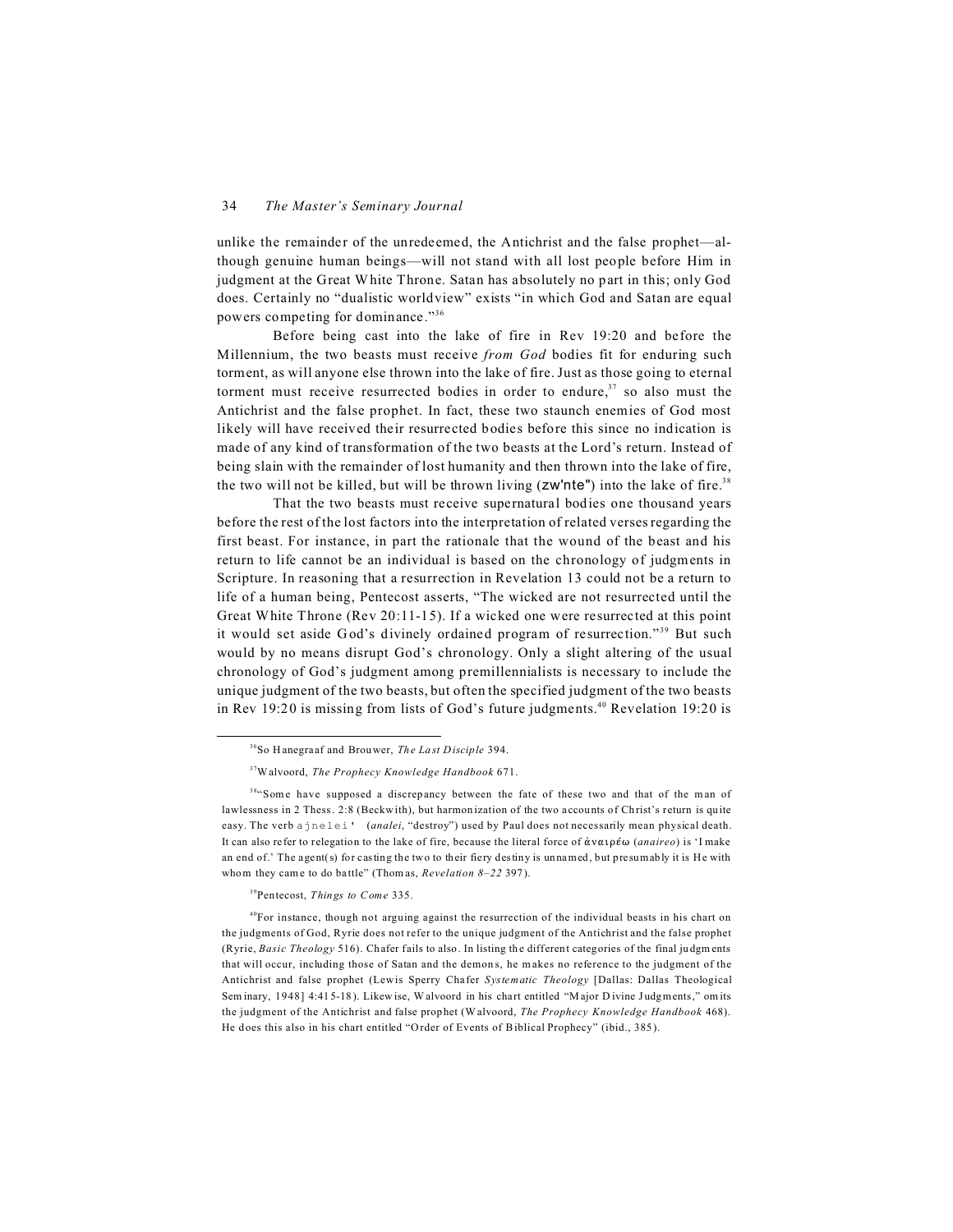a part of end-time events that is not disclosed earlier in Scripture. Either the Son uniquely judges the Antichrist and the false prophet at His return in Revelation 19, one thousand years before any other humans, or else the two prophetic characters are only symbolic representations of evil systems. Of course, the two beasts will be genuine human beings, as their fate indicates.

The fact that they enter into this fate while alive ( $zw$ <sup> $\cdot$ </sup> nte<sup> $\cdot$ </sup>) [ $z\bar{o}$ *ntes*, "living"] increases the horror of the picture (cf. Num. 16:30; Ps. 55:15) (Swete). This indicates that the warrior-King has captured them alive on the field of battle and sends them off to their eternal destiny in full consciousness and that the two are more than just human, because the rest of the lost will not enter the lake until the judgment of the great white throne  $(20:12-15).$ <sup>41</sup>

Probably the best biblical option for the time of this required change from human to a supra-human is Rev 13:3, which will have occurred three-and-one-half years earlier than Rev 19:20.

#### **The Impact of Revelation 19:20 on the Ascent Out of the Abyss**

# **The First Beast an Individual, Not an Empire**

If the Antichrist and false prophet attain a supernatural status before the events of Rev 19:20, the ascent of the beast from the abyss in Rev 17:8 should be reconsidered. This is particularly true since many of the arguments for the beast being an empire instead of a person apply here also. In other words, often the interpretation of Rev 13:3-4 influences the understanding of 17:8 (and vice versa) as well as the interpretation of Rev 9:11 and 11:7. Since Revelation 9 contains the first reference to the abyss in Revelation, who or what comes from it affects interpretations in related passages. <sup>42</sup> Specifically, part of the rationale for the empire interpretation regarding the abyss is the inference that no human could ever be in the abyss; that conclusion should be reconsidered. For instance, in proposing that the beast of Rev 13:3 is the future empire instead of an individual, Pentecost thus supports his interpretation: "Satan is called the 'angel of the bottomless pit' or the 'abyss' in Revelation 9:11, so that Revelation 17:8 does not teach that the head of the empire rose out of the abyss, but rather that the empire itself was brought about 'from the abyss' or by Satan." <sup>43</sup> Walvoord agrees: "Only Satan himself actually comes from the abyss. The world government which he promotes is entirely satanic in its power and to this extent is identified with Satan. It is the beast as the world government which

<sup>41</sup>Thom as, *Revelation 8–22* 397.

 $42$ An extended discussion of the identity of the leader of the demons who come from the abyss is beyond the scope of this article. For different views and their supports, see Thomas, *Revelation 8–22* 26- 38. His conclusion is that Abaddon/Appollyon is not a name for Satan but for another demon.

<sup>43</sup>Pentecost, *Things to Come* 335.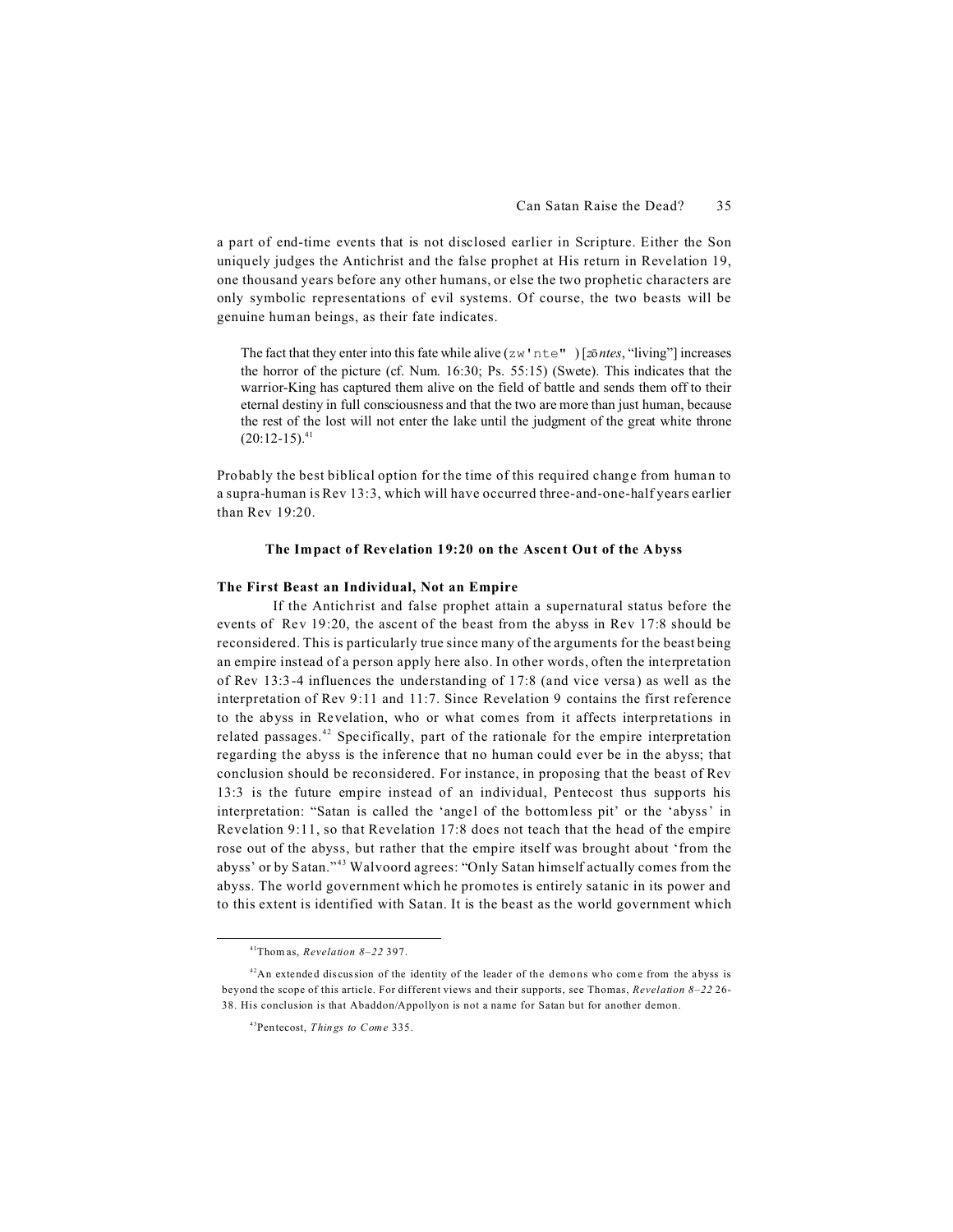is revived."<sup>44</sup> It is further concluded, "[T]he thing that caused the world to wonder was the rise to power of an absolute monarch over the ten kingdom federation who wielded absolute power."<sup>45</sup> This reasoning combines relevant verses from Revelation 9, 13, and 17: The beast's return to life cannot be a resurrection in Revelation 13 because he cannot come from the abyss (17:8), because only Satan can come from the abyss  $(9:11)$ .

However, the above approach has problems that need to be addressed. Part of its difficulty is in explaining how the totality of the unsaved world during the Tribulation, who will have strongly rejected God's Word as truth, will even know the abyss exists or be cognizant of any activities related to it. Even if the first beast is a reference to the empire, without divine revelation no one would know that the beast descended into the abyss or that he arises from it. Humans will not witness anything related to this; such is a divinely revealed truth. Without the revelatory truth of God, a person has no way to know that this happens. Yet the unsaved of the Tribulation will not only know about the beast coming from the abyss, they will respond in utter amazement after they witness it, as Rev 17:8 reveals:

The beast that you saw was and is not, and is about to come up out of the abyss and to go to destruction. And those who dwell on the earth will wonder, whose name has not been written in the book of life from the foundation of the world, when they see the beast, that he was and is not and will come.

Also, since, as noted above, the Antichrist and false prophet will have supernatural bodies no later than Revelation 19, and most likely in Revelation 13, the same could be argued about entering and leaving the abyss in Revelation 17. In other words the text does not require that Satan be the one uniquely linked with the abyss.<sup>46</sup> No human could ever go to the abyss; no human could survive the abyss; no human could escape from there—and yet the beast does just that in Rev 17:8, as Seiss notes: "Ordinary men do not come from thence. One who hails from that place must be either a dead man brought up again from the dead, or some evil spirit which takes possession of a living man."<sup>47</sup>

The resurrected bodies the Antichrist and the false prophet will have (by no later than 19:20) make them suitable for this. If one can endure the final lake of fire, he can endure the abyss. As before, that is not Satan's doing; God in His sovereignty

<sup>44</sup>Walvoord, *The Revelation of Jesus Christ* 250.

<sup>45</sup>Pentecost, *Things to Come* 322.

<sup>&</sup>lt;sup>46</sup>One item that needs to be explored by those who hold that Satan is current sovereign of the abyss is the response of the demons of Luke 8:31. When the legion of demons quaked b efore Jesus, "they were entreating Him not to command them to depart into the abyss." If Satan were the current master of the abyss, it seems m ost improbable the demons w ould be fearful of going there. Besides, if Satan ruled the abyss, he could simply send them back out into another field of endeavor.

<sup>47</sup>Seiss, *The Apocalypse* 325.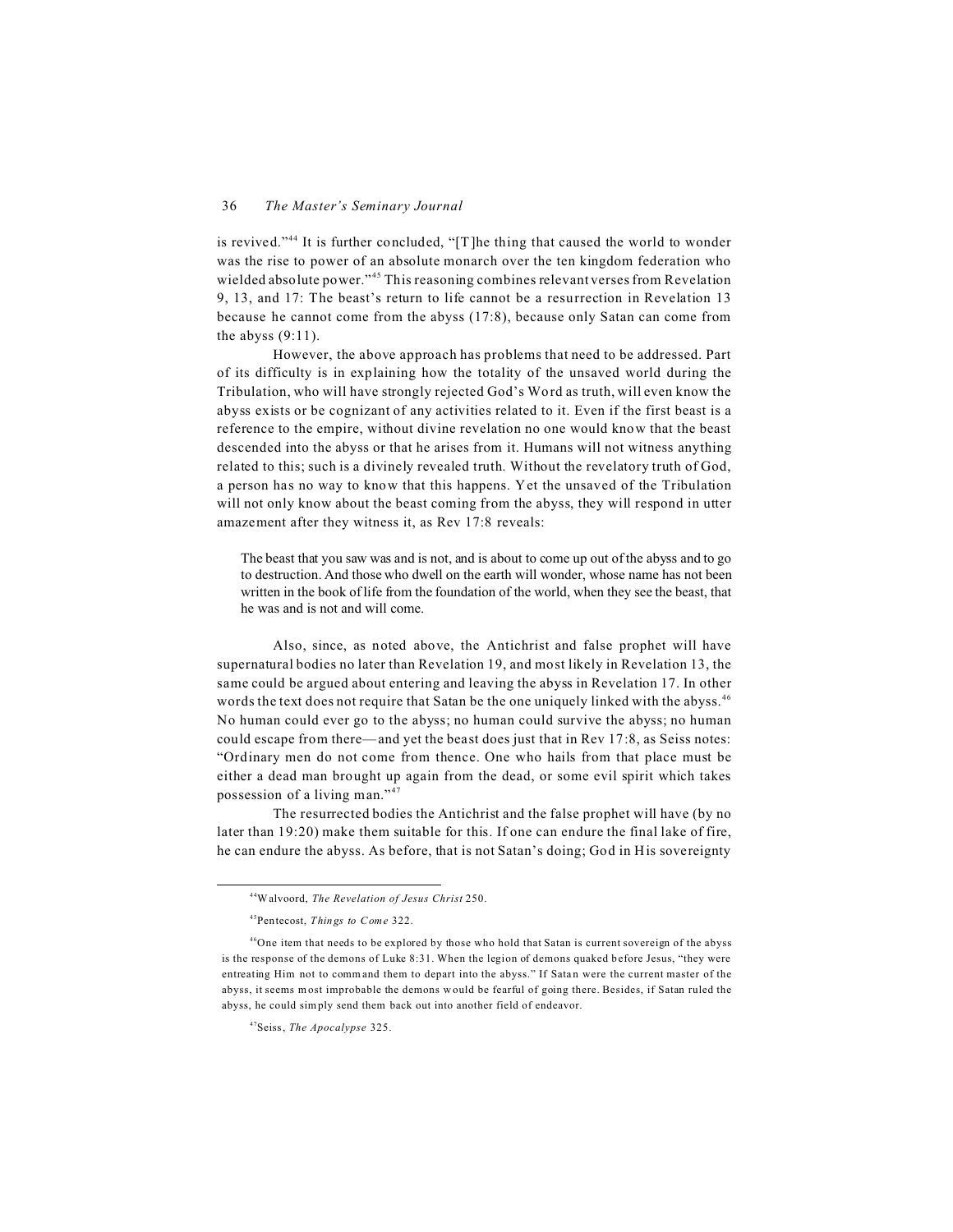permits it, ultimately even causing it. Since the beast and the false prophet have to receive a resurrected body at some point to endure the lake of fire, from the information disclosed in Scripture, this is the most feasible option.

## **Resurrection of the False Prophet**

Still one important item needs addressing: Rev 19:20 discloses that "these two [oiJ duvo] were thrown living into the lake of fire." Yet only one beast has the fatal wound in Rev 13:3 and only one beast comes from the abyss in Rev 17:7-8:

And when they have finished their testimony, the beast that comes up out of the abyss will make war with them, and overcome them and kill them. The beast [to; qhrivon] that you saw was and is not, and is about to come up out of the abyss and to go to destruction. And those who dwell on the earth will wonder, whose name has not been written in the book of life from the foundation of the world, when they see the beast, that he was and is not and will come.

Connected with this is one final matter that should be considered but is often overlooked. Although not specifically stated in the text, somehow the *other* beast which John saw (allo ghrivon), the false prophet of Rev 13:11, must have a supernatural status. Why does the text not say that the beasts (plural) instead of the beast (singular) come out of the abyss? The two, not just one, are thrown living into lake of fire. Thomas muses, "The joining of the false prophet with the beast in this doom is surprising, but not completely unexpected, though, because of his evil signworking powers."<sup>48</sup>

In attempting to understand this, one should remember that the Bible often presents the spiritual realities behind what takes place on earth. Those on earth, especially those who do not accept the revelation of God, see only the physical events, yet the spiritual side is the real reason that the events occur. One of the examples is the serpent (what Adam and Eve saw) and the serpent of old (the satanic reality behind the serpent) in the Garden Eden, showing both the physical and the spiritual realities. Two others are the events surrounding the birth of John the Baptist and Jesus in Luke 1–2 (the physical births and the supernatural action behind the births), and the earthly opponents (Luke 22:1-2) and the spiritual opponent (Luke 22:3) who lead to Jesus' arrest.

So it is with Revelation 13. Revelation 12–14 is a unique segment within the book. In Revelation 12, God discloses the spiritual realities, totally hidden from the lost world, before the visible events of Revelation 13 occur:

The method of narration beginning at this point differs from anything previous, because it focuses on the secret maneuvers that lie behind the visible conflict to be portrayed under the seven bowls (Kiddle). That future struggle is merely the outworking of a conflict

<sup>48</sup>Thomas*, Revelation 8–22* 398.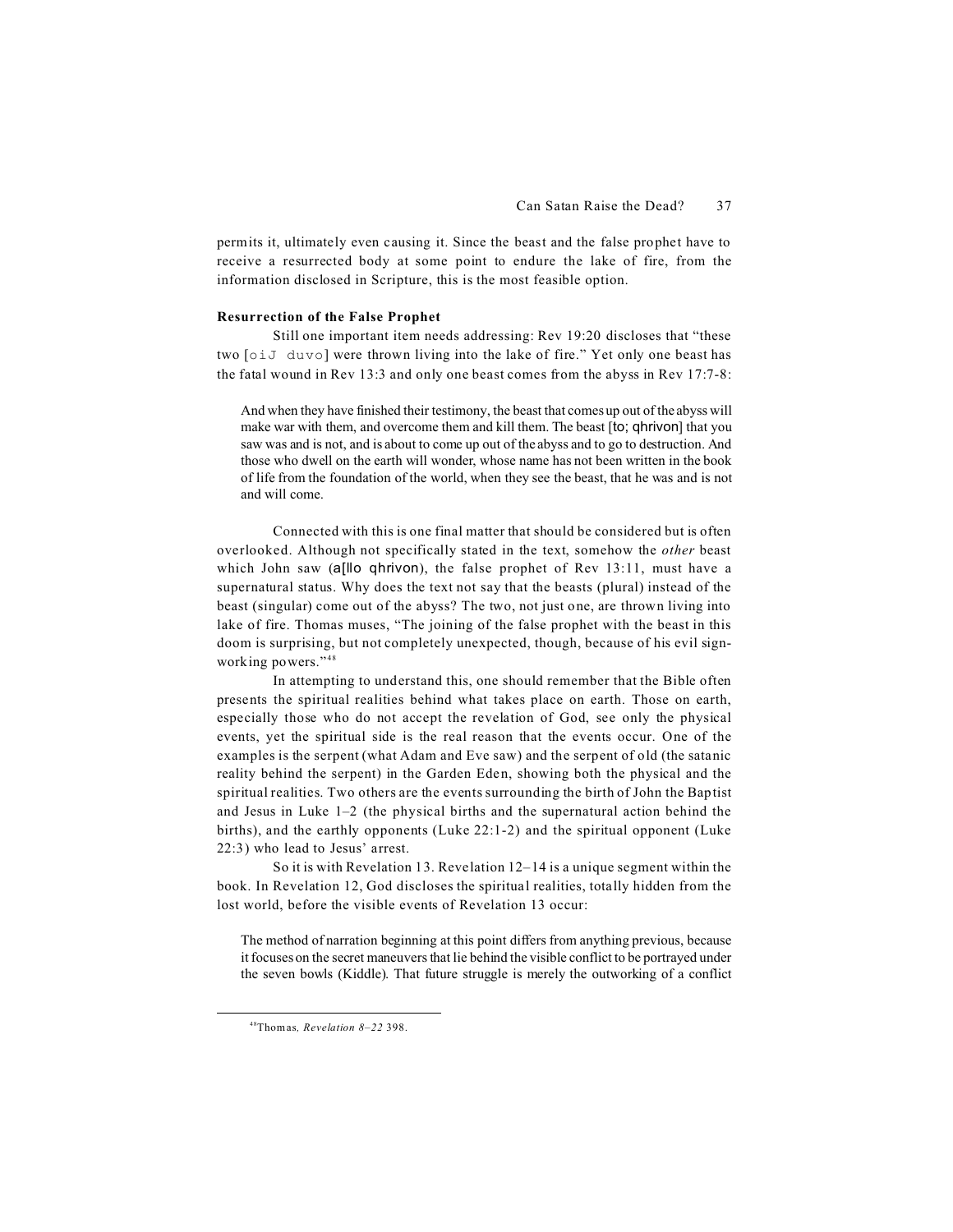between God and Satan that has lasted throughout history since Satan's fall.<sup>49</sup>

Before the pinnacle of Satan's man of sin emerges in Revelation 13, God uncovers the spiritual background from which the events will emerge in Revelation 12:

Previously John has predicted the future objectively, but at this point he pauses to focus upon the inner movements that lie behind the conflict that will mark the climax of world history. He points out that the future struggle is merely the climax of a struggle that has gone on throughout earth's history and that what transpires on earth is a mere reflection of the conflict between the forces of God and the forces of Satan.<sup>50</sup>

Chapter 12 reveals the preliminary defeat of Satan as he is cast down from heaven and the woe to the earth that follows in Rev 12:7-12:

And there was war in heaven, Michael and his angels waging war with the dragon. And the dragon and his angels waged war, and they were not strong enough, and there was no longer a place found for them in heaven. And the great dragon was thrown down, the serpent of old who is called the devil and Satan, who deceives the whole world; he was thrown down to the earth, and his angels were thrown down with him. And I heard a loud voice in heaven, saying, "Now the salvation, and the power, and the kingdom of our God and the authority of His Christ have come, for the accuser of our brethren has been thrown down, who accuses them before our God day and night. And they overcame him because of the blood of the Lamb and because of the word of their testimony, and they did not love their life even to death. For this reason, rejoice, O heavens and you who dwell in them. Woe to the earth and the sea, because the devil has come down to you, having great wrath, knowing that he has only a short time."

To summarize, Revelation 12 includes (1) Satan being cast down from heaven, (2) the pronouncement of the pending kingdom of Christ, (3) the victory of the overcomers by the blood of the Lamb, (4) the woe to the earth because of Satan's wrath, and (5) Satan's realization that his time is short. By no means will the lost of the Tribulation know about any of these preliminary defeats of Satan, and by no means will the preeminent liar (John 8:44) disclose them to the lost world. The world will see only the physical beings and events before them; they will not ascertain the spiritual realities that precede the events, and especially will they not grasp their significance. Simply put, the world at large will marvel at the Antichrist and be amazed by the signs and wonders performed by the false prophet, as the predicted worldwide deception occurs.

That scenario presents a distinct possibility to consider: it may very well be that the false prophet is killed, perhaps at the same time the first beast receives his

<sup>49</sup>Ibid., 117.

<sup>&</sup>lt;sup>50</sup>Martin Kiddle, *The Revelation of St. John*, Moffatt New Testament Commentary (New York: Harper, 1940) 211-12, cited by Robert L. Thomas, "Exegetical Digest of Revelation 8-14" (N.p.: by the author, 1993) 207.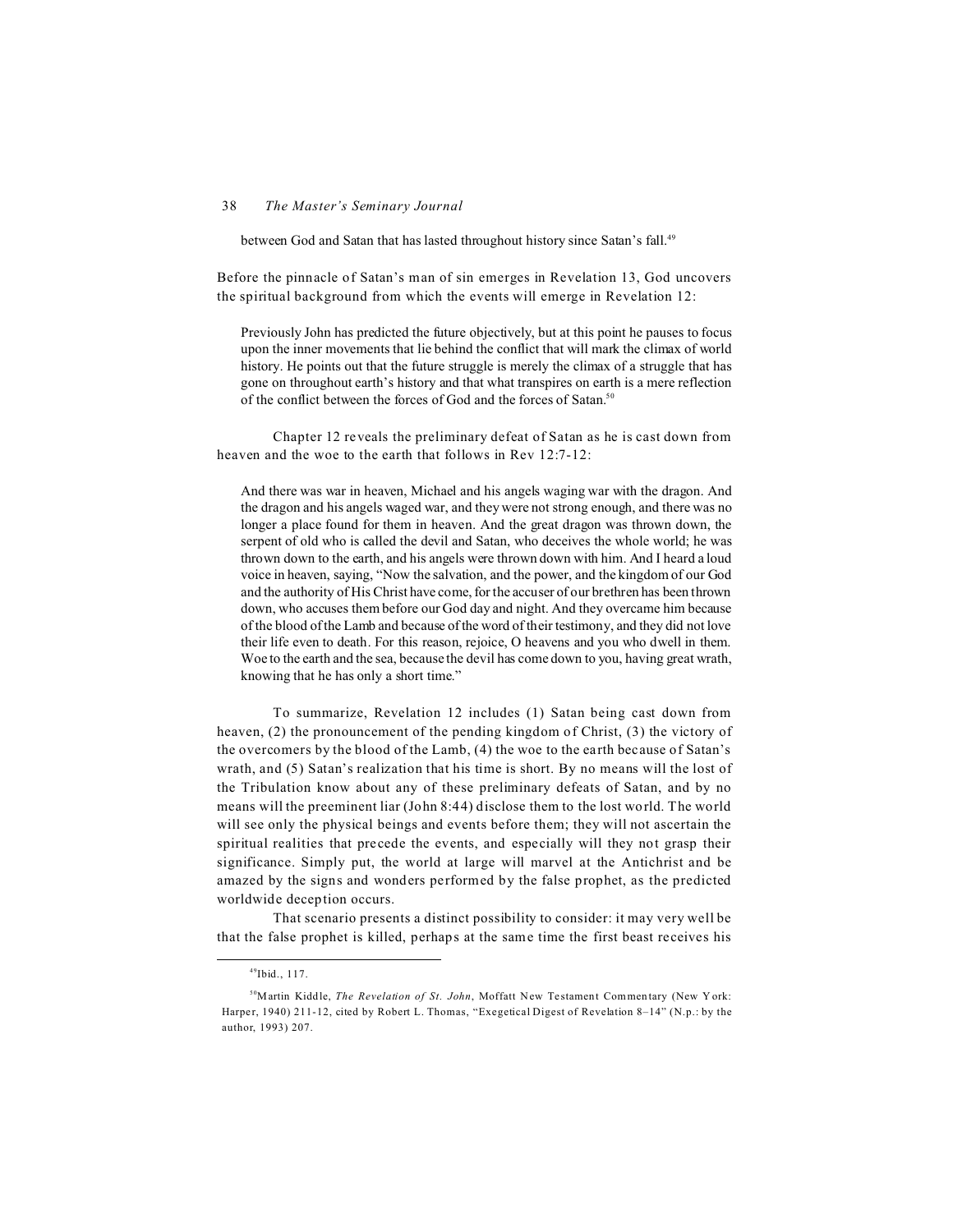mortal wound, and that the first beast brings him back to life—that is, again, from the perspective of those on earth who will witness this. God will give the two resurrected bodies, but it will seem to a thoroughly deceived world that the first beast performs this by his own power. Such harmonizes with the uniqueness of the Tribulation as well as the multiple warnings of the deception of that period. Beyond this, it suits Satan's design. Satan does not desire so much world dominion, which he does have to a degree and what the Antichrist will exercise because it will be given to him (Rev 13:4, 7). Both the beast—and ultimately Satan—desire to be worshiped as God, as seen in the temptation of Jesus (Matt 4:9), the worship of the beast and the dragon (Rev 13:4), and the Antichrist's presentation of himself to the world that he alone is God (2 Thess 2:4).

Those deceived during the Tribulation will respond to the Antichrist in worshipful adoration, as Rev 13:8 shows: "And all who dwell on the earth will worship him, everyone whose name has not been written from the foundation of the world in the book of life of the Lamb who has been slain." Anyone who persuades the entire unsaved population of the world that he himself is God must support his claims by overwhelmingly convincing means. The Tribulation will be devoid of both atheists and agnostics. Since the Antichrist will present himself as greater than Jesus, he must at the very least equal what the Bible claimed about Jesus. For instance, when John the Baptist questioned Jesus about whether He was the promised one or should they look for another, part of Jesus' answer related to the dead being raised: "Go and report to John what you hear and see: the blind receive sight and the lame walk, the lepers are cleansed and the deaf hear, and the dead are raised up, and the poor have the gospel preached to them" (Matt 11:4-5). For the Antichrist to present himself as God and be believed in by the collective lost, that he would bring one back to life (as the world views it) would not be unexpected.

Many have noticed that with Satan, the Antichrist, and the false prophet, a satanic trinity emerges:

It will be observed that the Revelation, in relating the second beast to the first, presents him as subservient to the first. He is called "the false prophet" (Rev. 16:13; 19:20; 20:10), who ministers in connection with the first beast as his prophet or spokesman. We are presented, then, with a Satanic trinity, the unholy trinity, or the trinity of hell: the Dragon, the Beast, and the False Prophet (Rev. 16:13). That place occupied by God in His program is assumed by Satan, that place of Christ is assumed by the first Beast, that ministry of the Holy Spirit is discharged by the False Prophet.<sup>51</sup>

While often noted, members of this satanic trinity should not be taken lightly, nor should their capacities be automatically diminished, especially with the parameters under which they will operate during the last three-and-one-half years before the Lord's return. If the Antichrist is supposedly to be God in the flesh and exalted above Jesus, whom the Bible repeatedly presents as raising the dead, that the

<sup>51</sup>Pentecost, *Things to Come* 337.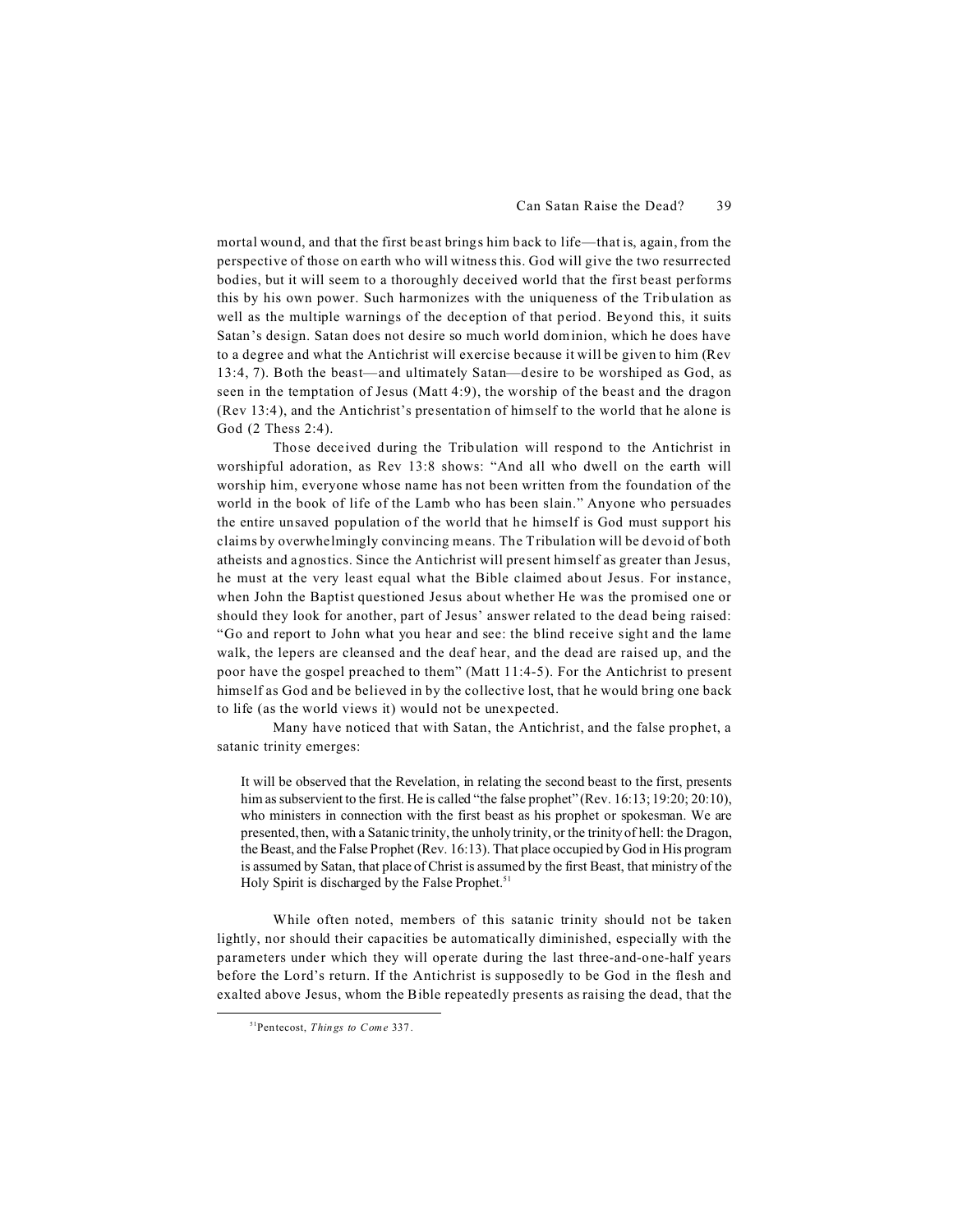Antichrist (again from the world's perspective) will raise the dead at some point should not be unexpected. The healing of the false prophet from the dead would accomplish this. It would also explain the latter's supernatural status that he has in Rev 19:20. Yet even beyond this, it would answer another question which must be raised: Why are only Satan and the Antichrist worshiped during the Tribulation and not the false prophet? He, too, will have a supernatural body when he is cast living into the lake of fire. That another heals him would also explain why the world will worship the first beast and worship the dragon (Rev 13:4), but not worship the false prophet. It would also harmonize with the previously noted Satanic trinity. One returns from the abyss; and one is returned to life in a supernatural form, giving worldwide witness and credit to the one who raised him from the dead and leading the entire lost world to worship him as God.<sup>52</sup>

All this ultimately originates with God. From the world's understanding, the Antichrist and the dragon accomplish divine acts and are worthy of worship and praise. From the biblical perspective, God alone does the acts and is worthy. In fact, the rise of the Antichrist in Revelation 13 comes only after the preliminary defeat of Satan in Revelation 12. No true dualism exists; only the erroneous perception of dualism by the lost during the Tribulation.

### *Conclusion and Significance*

The realization that the Antichrist and the false prophet will be judged uniquely and exclusively by the Son in Rev 19:20 and will be mandated by God to bypass the Great White Throne judgment has far-reaching implications. First, it permits a more natural understanding of the language of the Book of Reve lation, something which those who hold to the premillennial reign of Jesus Christ frequently emphasize. Realizing that a change from the human to the supernatural must occur for the Antichrist and the false prophet by this point certainly adds to the possibility that it may be sooner, such as in Rev 13:3 and 17:8. It further explains the marveling of the unbelieving masses that is predicted for the Tribulation and how they will respond in abject amazement. Since the lost will marvel with abject wonder at the return of the first beast from the abyss, obviously they will not be expecting his return from the dead. Having brazenly rejected the truth of God, when the Antichrist returns from the grave, the deceived of the Tribulation will embrace the lie, "with all the deception of wickedness for those who perish, because they did not receive the love of the truth so as to be saved. And for this reason God will send upon them a deluding influence so that they might believe what is false, in order that they all may be judged who did not believe the truth, but took pleasure in wickedness" (2 Thess 2:10-12). This underscores the absolute sovereignty of God in all areas, including even a

<sup>&</sup>lt;sup>52</sup>However, even with this, something still needs to be addressed. A future article will perhaps consider why the beast from the earth w ent down to the abyss rathe r than to Hades, which is where lost hum anity goes to await the final judgment.